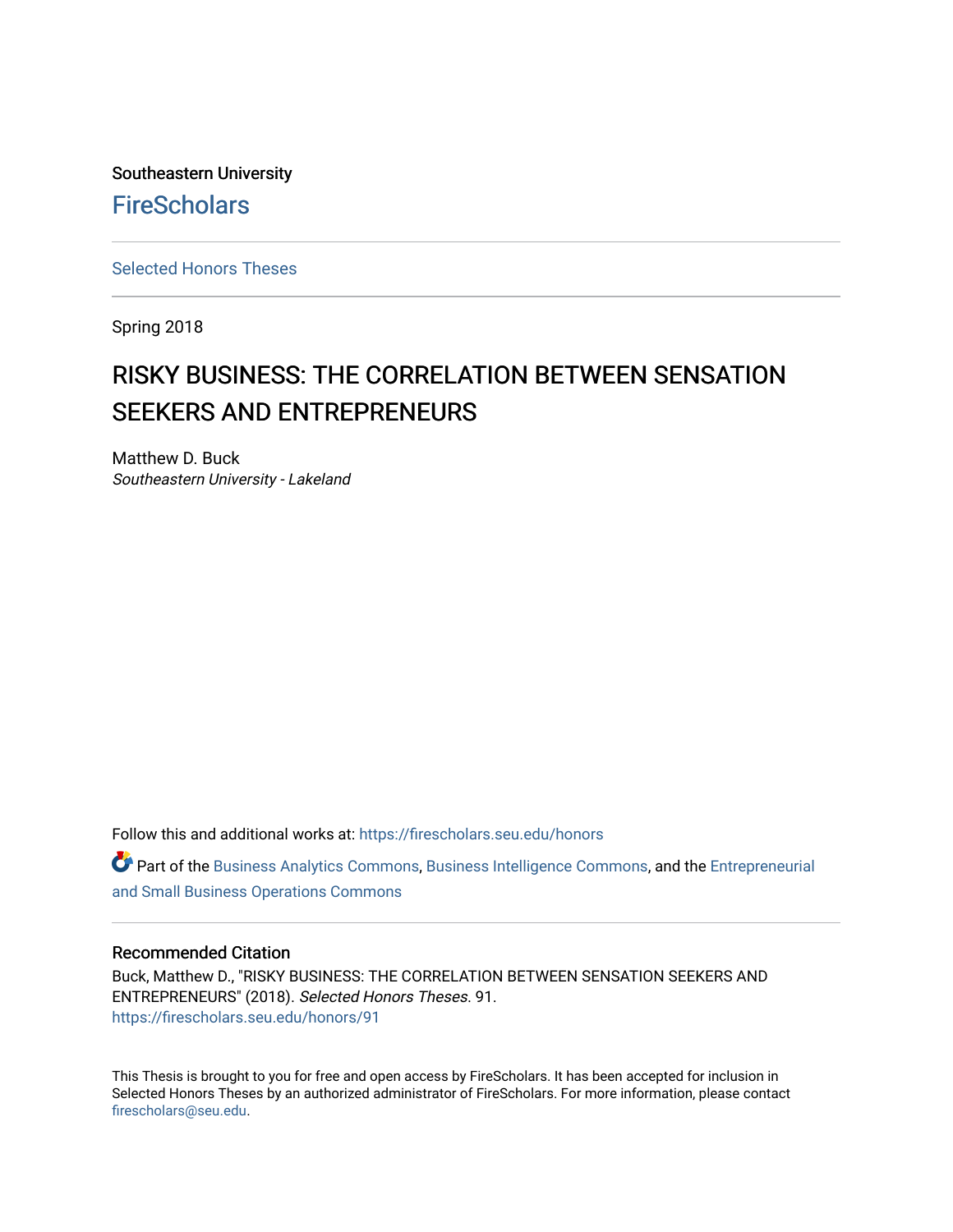# RISKY BUSINESS: THE CORRELATION BETWEEN SENSATION SEEKERS AND ENTREPRENEURS

by

Matthew David Buck

Submitted to the Honors Program Committee

in partial fulfillment

of the requirements for University Honors Scholars

Southeastern University

2017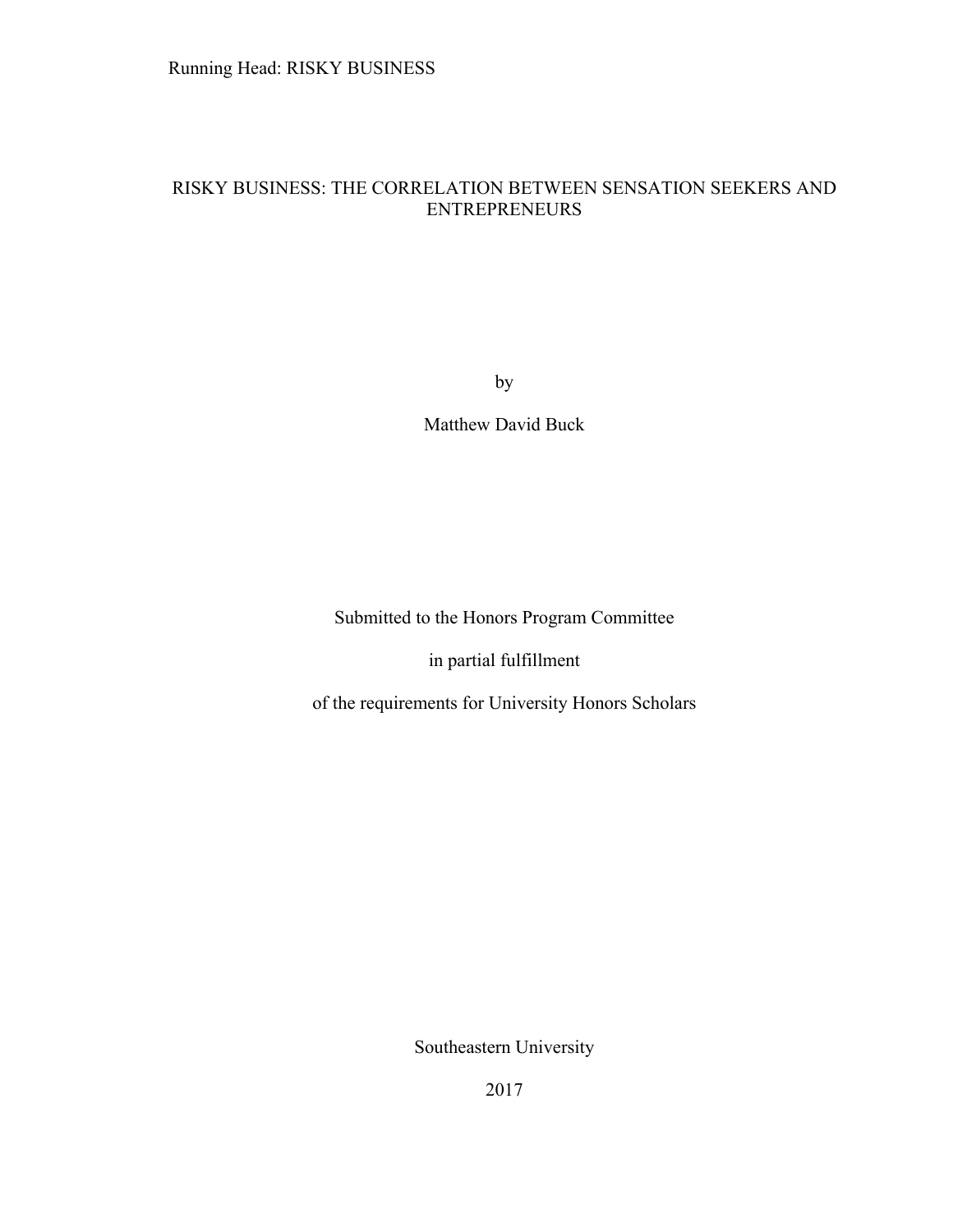Copyright by Matthew David Buck

2017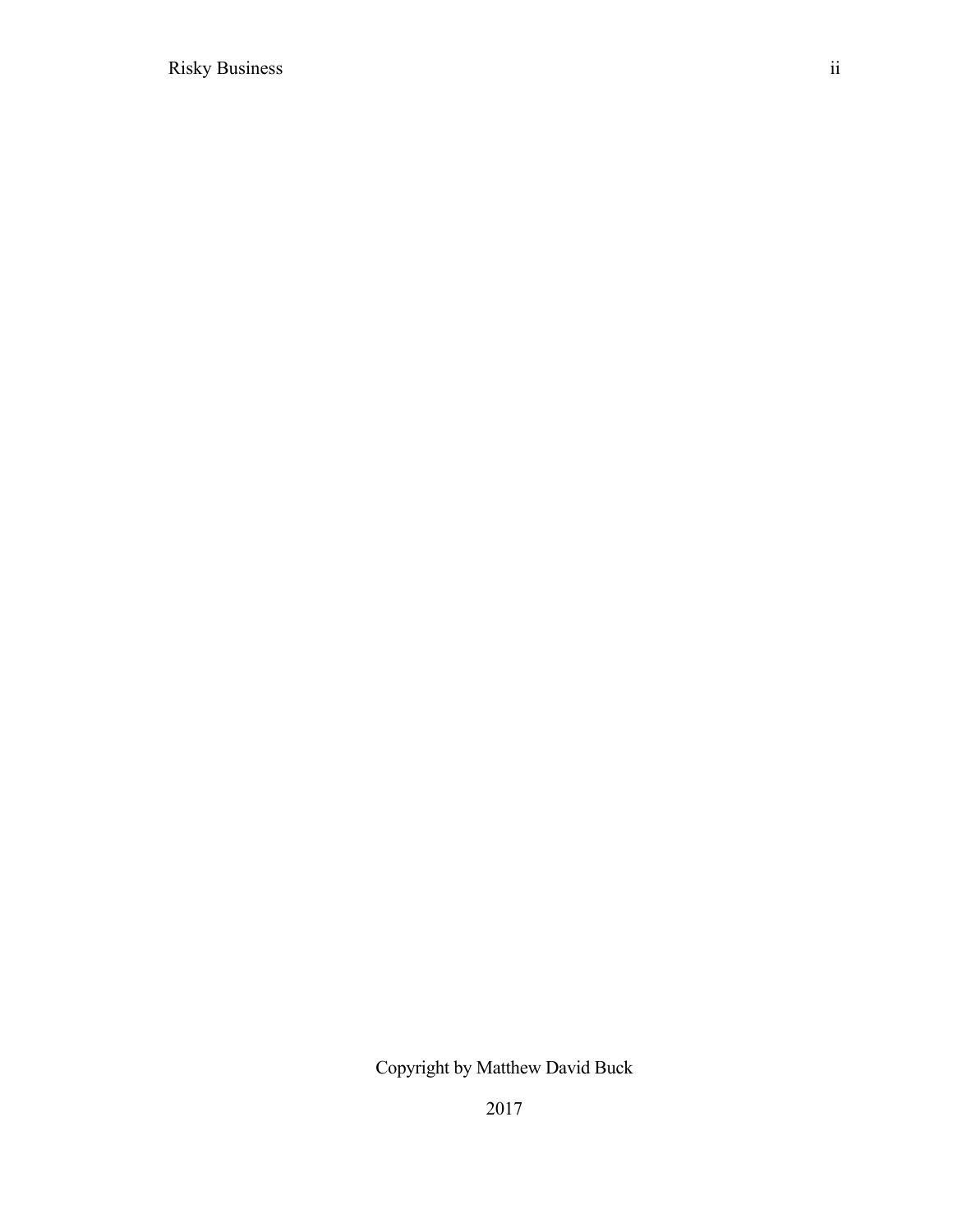## DEDICATION

I dedicate this paper to my parents who relentlessly encouraged me and pushed me towards success. Through their love and encouragement, I was motivated to be my best in all I do. Secondly, I would like to thank Dr. Gordon Miller and Dr. Fredric Rohm for their continual support and advising. Their time, patience, and assistance in this process pushed me to be the best student I could be. Thank you all for your love and support.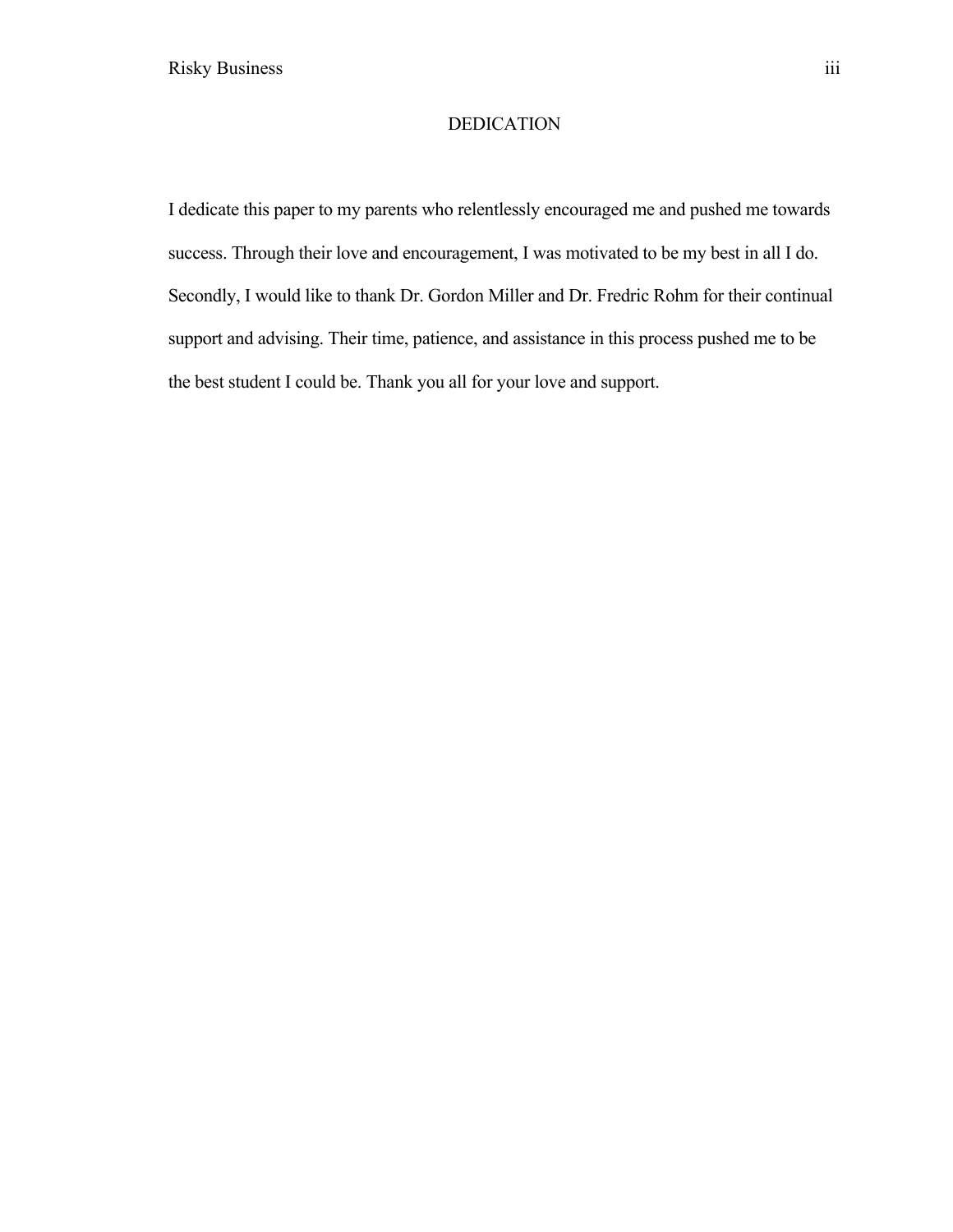#### ABSTRACT

This study attempts to determine if college students with sensation seeking tendencies are more likely to have entrepreneurial tendencies due to the risk involved in both entrepreneurship and thrill seeking activates. This study used a combination of the Sensation Seeking Scale and the Attitudes Towards Enterprise test to determine the correlation between physical risk taken in hobbies and taking risk in business. An online survey was sent to 350 business students at a university in Central Florida and 62 valid surveys were received and analyzed. Through calculating the correlation coefficient, coefficient of determination, and t-tests, the author deducted that an individual who was classified as a sensation seeker did not always score higher on the ATE test. The correlation between the SSS and ATE tests ( $r=0.469$ ) was a weak relationship. Between the SSS and ATE tests' constructs, personal control and boredom susceptibility had the highest correlation coefficient  $(r=0.453)$  indicating moderate correlation. Within the ATE test, leadership and achievement had a strong correlation (r=0.608). The remaining constructs had a weak relationship as suggested by the data and correlation coefficient. The author also concluded that the respondent's parental business ownership status has a moderate effect on the individual's enterprising and sensation seeking tendencies.

*Keywords:* entrepreneurship, business, sensation seeking, risk, Martin Zuckerman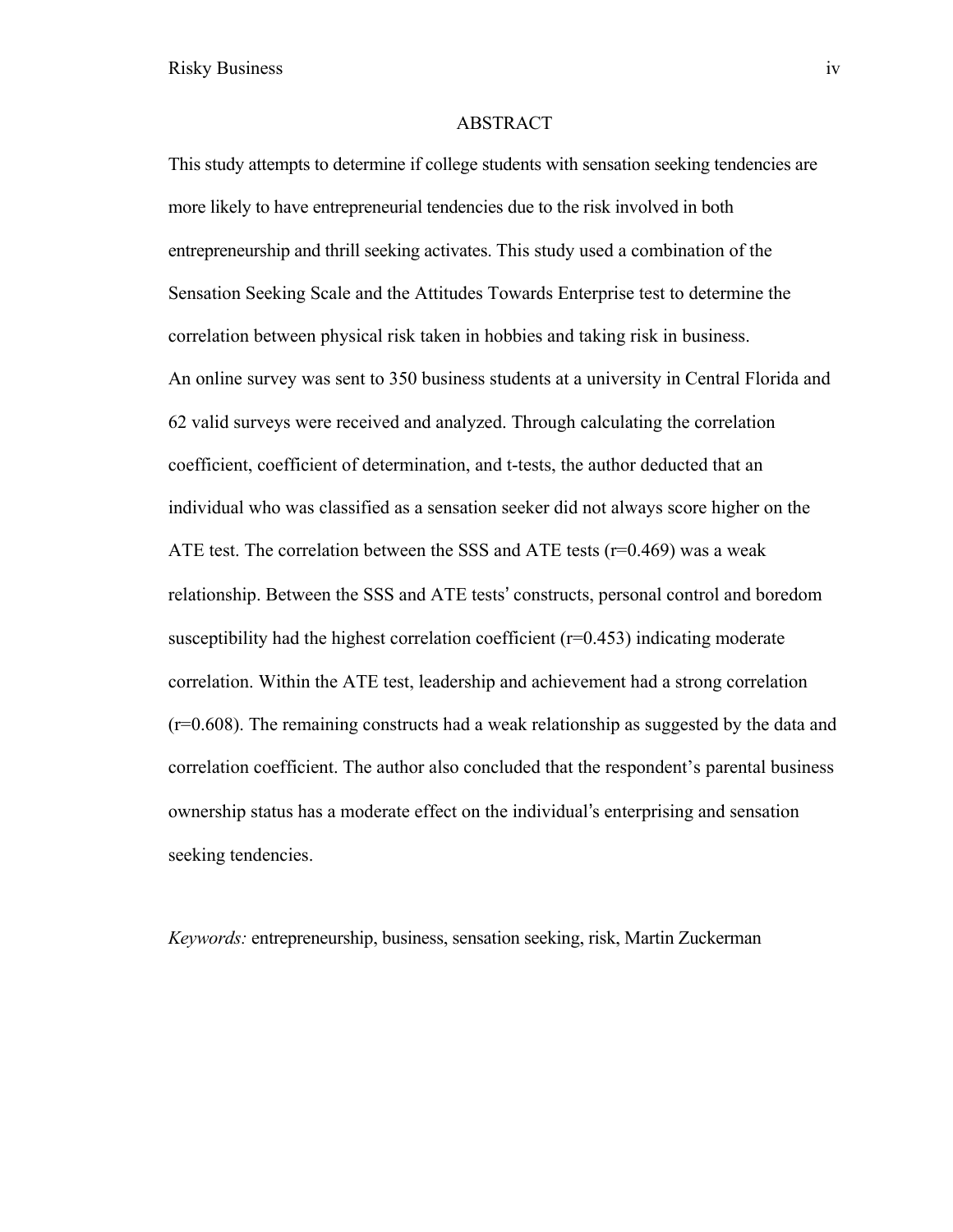# Title of Contents

| 24 |
|----|
|    |
|    |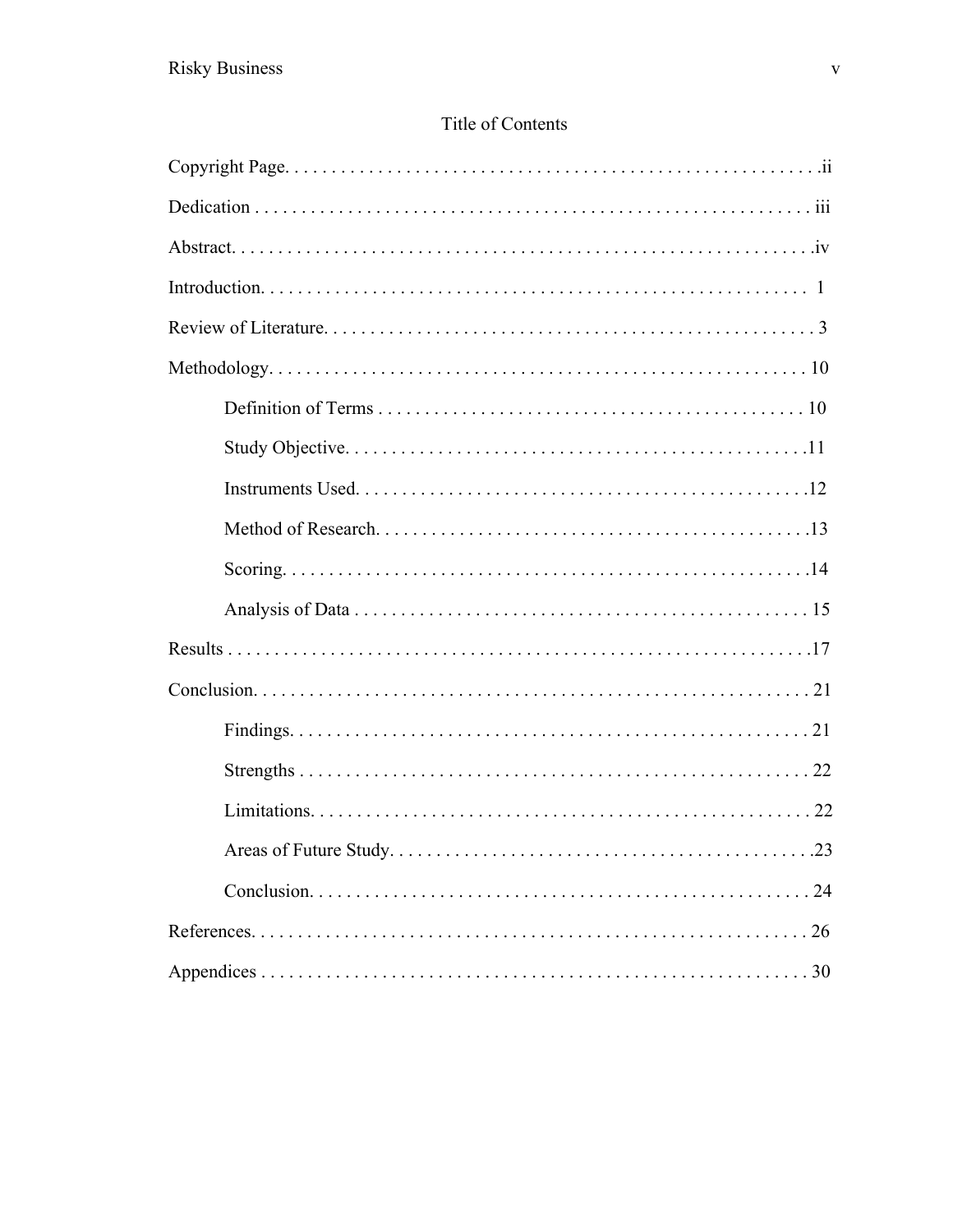#### **Introduction**

Young entrepreneurs are the future of the business world and local economy. However, entrepreneurial tendencies are lowest in those under the age of 25 suggesting a need for education and future studies (Harding and Bosma, 2006). Understanding the components of entrepreneurship is crucial for young, business individuals. Risk is one of these unavoidable components which must be understood and balanced as an entrepreneur. Elon Musk is the founder and CEO of Space X, the first private company to send a rocket to the International Space Station. As an acclaimed entrepreneur, he is well versed in risk and stated, "There's a silly notion that failure's not an option at NASA. Failure is an option here. If things are not failing, you are not innovating enough." Even when building a private space travel company, risk is present and unavoidable. The question then becomes how much risk is healthy and necessary? Entrepreneurship is the launching of a new business, product, or strategy. It opens economic doors for advancement in innovation, technology, and production and stimulates the local economy. However, entrepreneurship involves both personal and reputational risk. Personal risk is risking finances and capital to begin a business, product, or service. Reputational risk is the effect of a success or failure on an entrepreneur's reputation. An entrepreneur's actions and initiatives are dependent on their personal willingness to take risks and their attitude towards it. The study of an entrepreneur's risk-taking tendencies is of extreme importance and can shed a significant light on the relationship between risk and success in a business startup. Studying the risk-taking tendencies of young people can help them better understand their current habits and adapt them for a successful future in business.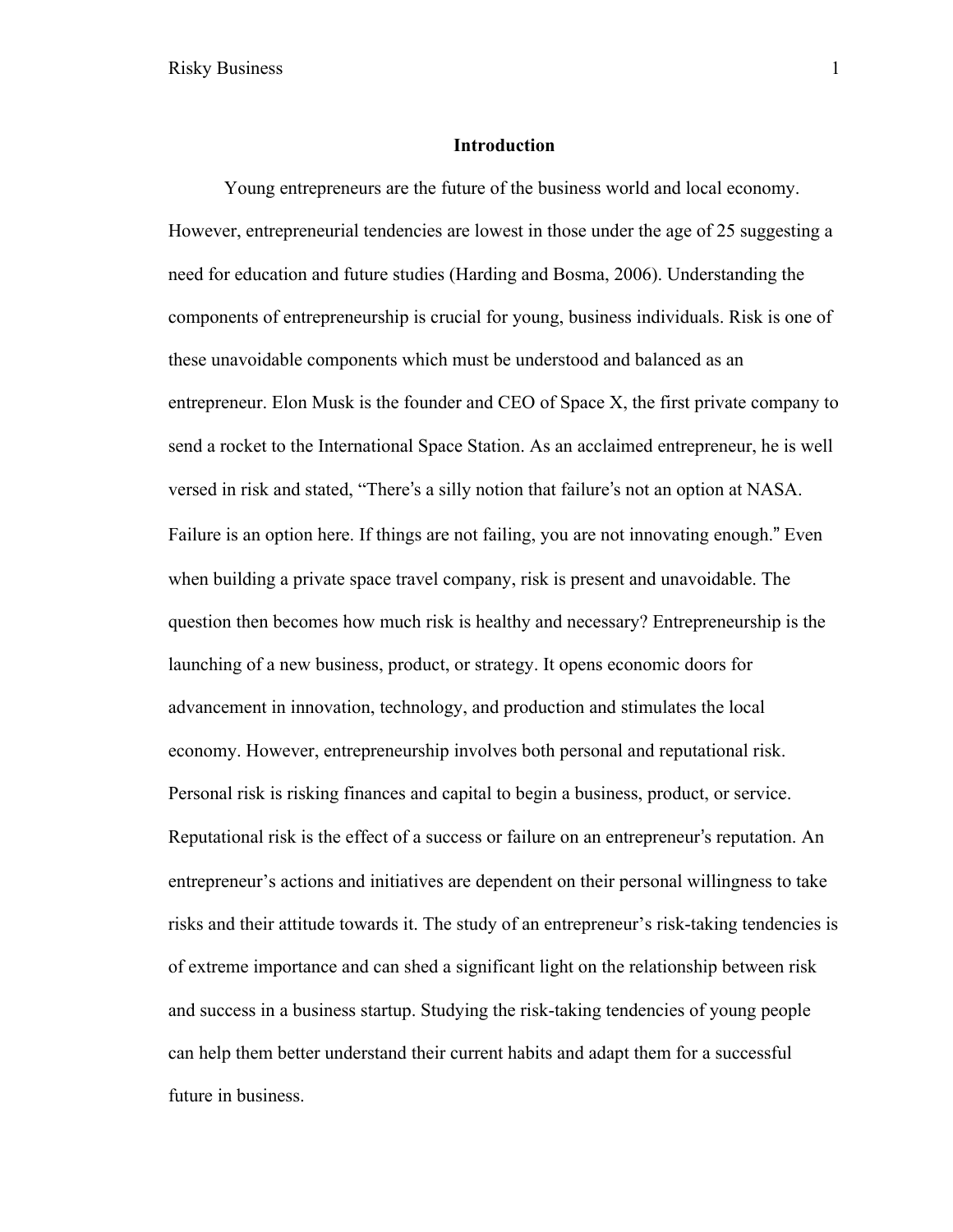The goal of this study is to determine if college students with sensation seeking tendencies are more likely to have entrepreneurial tendencies due to the risk involved in both entrepreneurship and thrill seeking activates. This study used a combination of two widely known and accepted surveys to determine the correlation between risk taking in hobbies and in business. The surveys focused solely on college students in the Lakeland, Florida. The results from this study are limited by the sample size yet the data still highlights the trends of sensation seekers' entrepreneurial tendencies.

The following research questions are addressed in the thesis:

- Is there any correlation between risk taken outside of business and the level of risk taken in business?
- Does one's enjoyment of thrill seeking activities increase their likeliness to have entrepreneurial tendencies?
- Does the amount of risk taken outside of business have a certain relationship with the young entrepreneur's chance of future success?
- Does risk taking tendencies in one's hobbies increase the amount of risk they are willing to take in business?

This study is beneficial to current and future business owners and entrepreneurs as well as researchers. Risk is inevitable in business. However, studying risk and potential causes for risky behavior can help entrepreneurs determine a successful business mentality.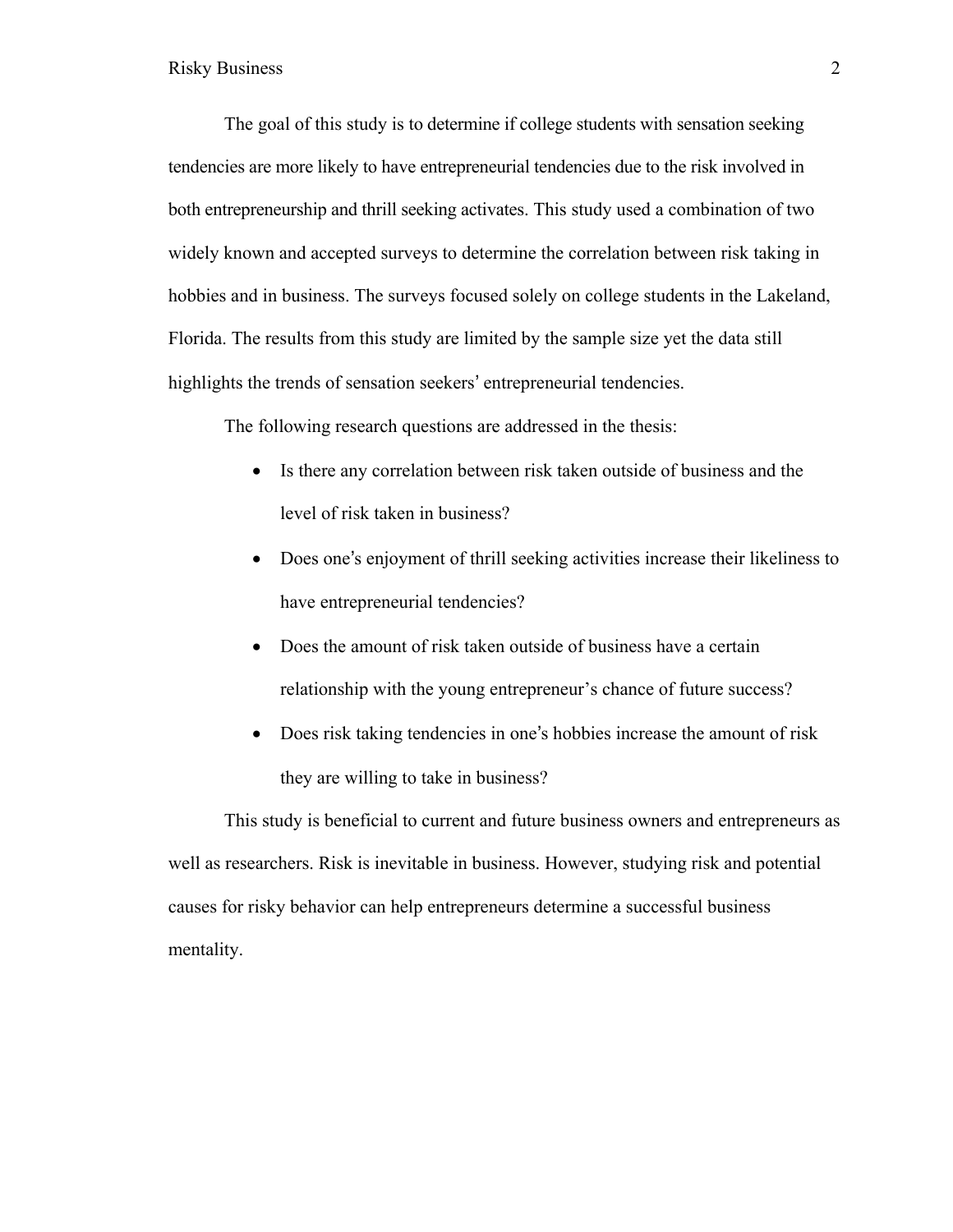#### **Review of Literature**

Entrepreneurship is a popular topic of research. Studies have been conducted to determine qualities found in entrepreneurs and personality traits correlated to start up success. However, the relationship between one's sensation seeking personality and the risks taken in business has been overlooked. By studying this correlation, researchers and entrepreneurs are able to recognize the effect of their current risk-taking character traits on entrepreneurship and better understand the positive and negative effects of it on their business venture.

Sensation seeking is "a trait defined by the seeking of varied, novel, complex, and intense sensations and experiences, and the willingness to take physical, social, legal, and financial risks for the sake of such experience" (Zuckerman, 1994, p. 27). Marvin Zuckerman pioneered the way for identifying these sensation-seeking traits of individuals. He developed a survey instrument, called the Sensation Seeking Scale, which strives to determine one's willingness and likeliness to take such risks. The scale also consists of subscales to identify the willingness to partake in specific types of risk such as physical or financial (Zuckerman, 1994). This Sensation Seeking Scale (SSS) has been used extensively in a variety of studies, articles, and journals. In the article, "Sensation-Seeking and Occupational and Leisure Preferences", author Schenk (1996) uses Zuckerman's sensation seeking scale to investigate the relationship between a sensation seeking personality and one's occupational and leisure preferences. She compares the results from the SSS with two other personality and pleasure based scales to draw a correlation between career choice and personality (Schenk, 1996). In a similar study outlined in the article "Risk Evaluation and Risky Behavior of High and Low Sensation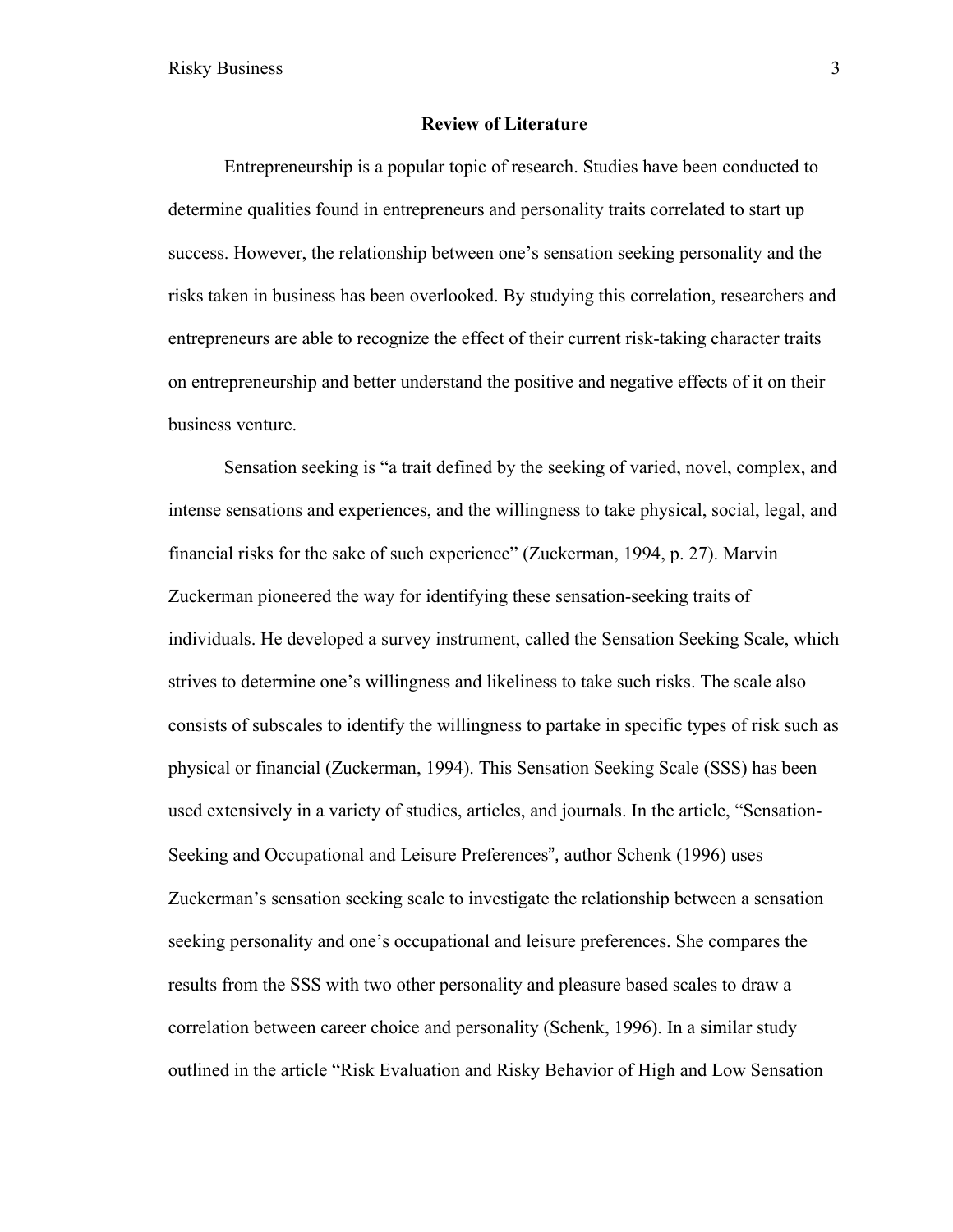Seekers", Rosenbloom (2003) researches the relationship of evaluating one's risks with one's personality and their sensation seeking tendencies. Rosenbloom uses Zuckerman's SSS as well as the Inventory of Risk Evaluation and the Inventory of Risk Taking to draw the conclusion that those who score higher on the SSS do, in fact, take more risks (Rosenbloom, 2003). Both of the above-mentioned studies use Zuckerman's SSS along with secondary scales and surveys to research the correlation between risk taking and one's personality and characteristics. Secondly, Rosenbloom's peer reviewed article is one of hundreds to confirm the reliability of Zuckerman's Sensation Seeking Scale as an accurate representation of one's risk taking tendencies (Rosenbloom, 2003).

In this thesis, sensation seeking deals particularly with outdoor activities such as skydiving, rock climbing, hang gliding, or other seemingly extreme sports. In the article, "Personality Profiles of Recreational SCUBA Divers", Nicoleen Coetzee (2010) researches the personality traits and qualities which make up recreational SCUBA divers. Coetzee created a study of 30 male and 30 female beginner divers from the same geographical location. Each diver took Part 1 of the Clinical Analysis Questionnaire. The data categorized each volunteer by 16 different personality traits. The results were then converted into sten scores for analysis and personality types of those drawn to SCUBA diving were identified. The four personalities consist of "the Adventurer", "the Rationalist", "the Dreamer", and the "Passive Aggressive Macho Person". The study concludes that "the amount of risk they are willing to take would be dependent upon their personality" (Coetzee, 2010). This research presents a unique argument that risk taking varies among personality traits rather than being a characteristic itself. This suggests there would be no correlation between risk taking and entrepreneurship because there is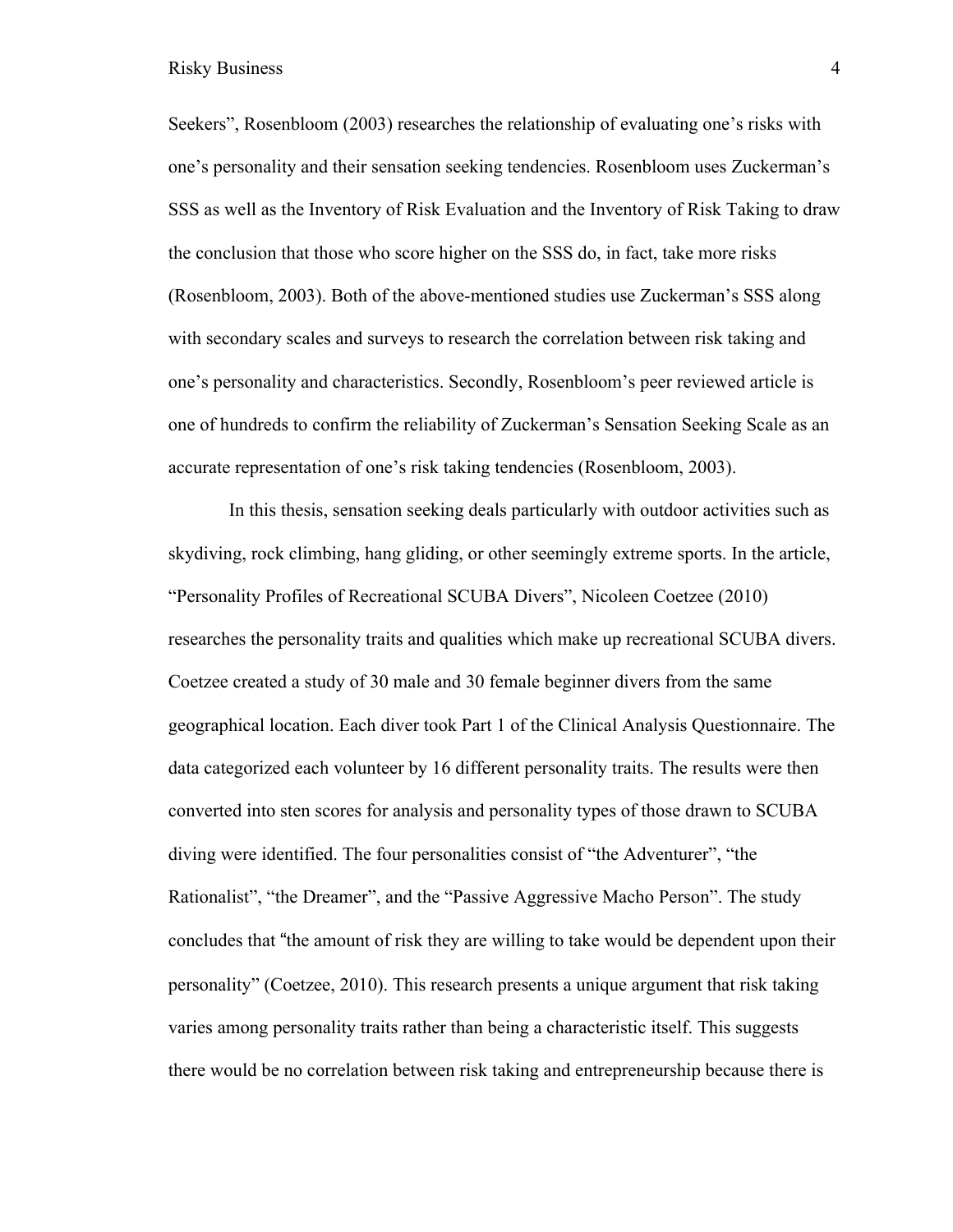no pattern in sensations seeking personalities at all. However, others suggest the opposite. In fact, studies have shown that sensation seeking is not only a trait but "dopamine receptor genes have been associated with novelty seeking/sensation seeking" making it an inheritable trait (Nicolaou, Shane, Cherkas, & Spector, 2011). This same study suggests that individuals with sensation seeking characteristics are more likely to become entrepreneurs due to the financial and career risk involved and entrepreneurship may be an inheritable trait as well (Nicolaou, Shane, Cherkas, & Spector, 2011).

While the physical risks of thrill seeking activities are apparent, entrepreneurship involves financial and opportunity risk. The largest source of risk influencing entrepreneurs is finances. An entrepreneur's willingness to begin a new business venture can be solely influenced by finances. "The source of new venture funding 'the entrepreneur's own money' versus that of the investors influenced our subjects attitude toward risk" (Fourati & Affes. 2014). These risks can influence one's willingness to become an entrepreneur as well as their likeliness of remaining self-employed. A German study focused on these two factors. Does entry into entrepreneurship cause a shift in risk attitudes and are these shifts related to the probability to remain in entrepreneurship? The authors took data from the German Socio-Economic Panel (SOEP) which measures an individual's willingness to take risks. The research participants were asked about their willingness to take risks in a professional career and in financial matters, their attitude towards risk, and were presented with a lottery-based question. The authors studied the measurement of risk in entrepreneurs between 2004 and 2009 when entering entrepreneurship and then studied their willingness to remain in entrepreneurship from 2010 to 2012. The results of this study show that one's willingness to take risks increases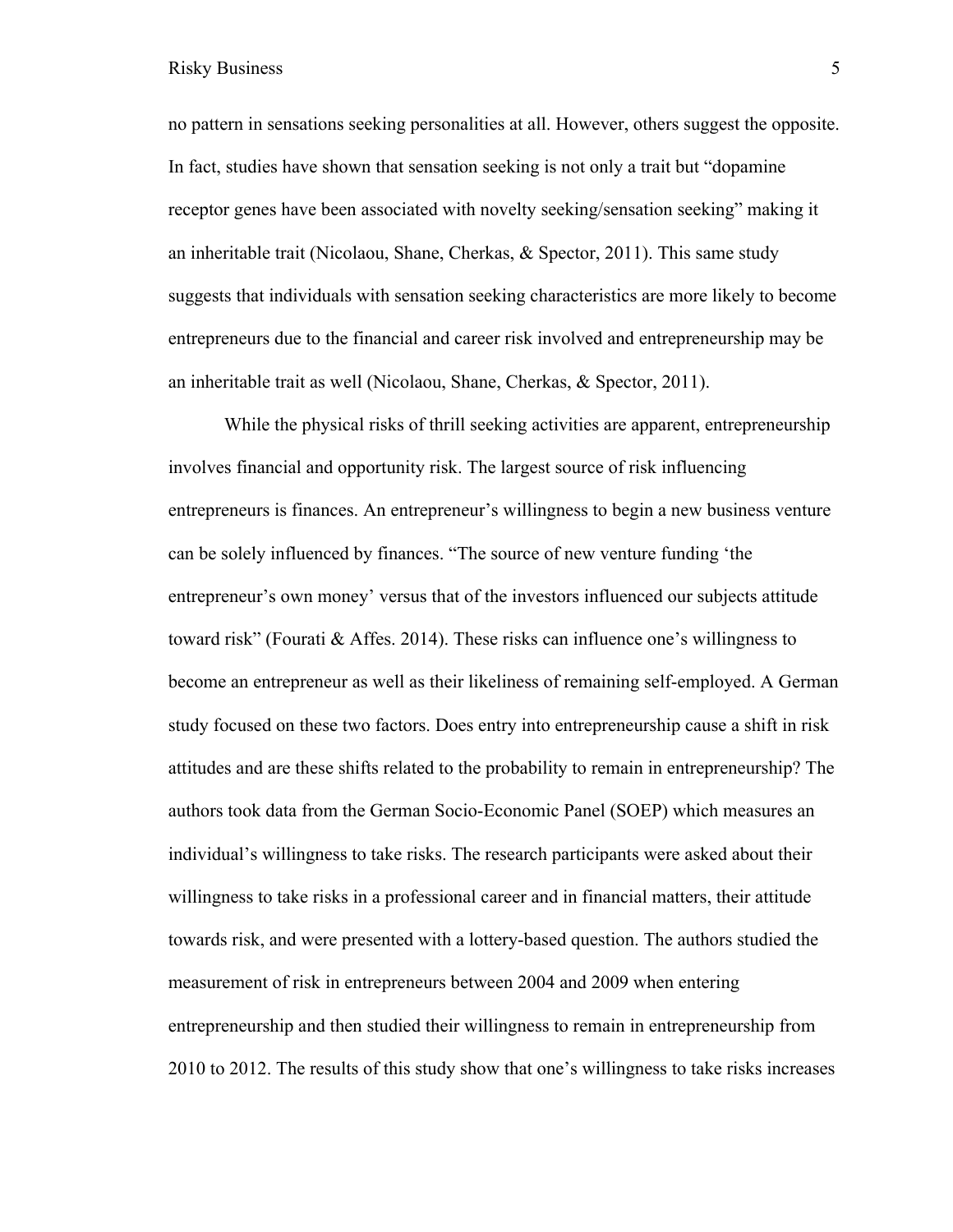when one becomes self-employed and this shift "is related to the probability of staying in self-employment" (Brachert, Hyll, & Titze, 2017). When conducting a study to examine if one's sensations seeking tendencies outside of business influence their risk taking in business, it is important to investigate these two questions once more. Does the pleasure found in sensation seeking increase one's willingness to become an entrepreneur and does it help motivate them to stay self-employed? Jun Yan (2010) conducted a similar study described in the article "The Impact of Entrepreneurial Personality Traits on Perception of New Venture Opportunity". Yan studies the relationship between entrepreneurial personality traits and one's impression and mentality towards new business opportunities. However, Yan's results suggest that proactivity, rather than risk evaluation, had the strongest influence on one's perception of a business startup (Yan, 2010). Despite the different results, each study supports the conclusion that risk plays a significant role in one's willingness and ability to begin a new business. While risk taking in entrepreneurship is an important quality and necessary for success, McMullen and Kier suggest that it can also become a weakness when an entrepreneur becomes over committed to a project and ends up getting trapped. They illustrate this by referring to the Mount Everest climbing disaster in 1996. They then "propose a meta-theoretical process model of entrepreneurial escalation" (McMullen & Kier, 2016, p. 663). Through the use of the Theory of Action Phases and the Regulatory Focus Theory, the authors analyzed that entrepreneurs who are regulated solely by themselves tend to over commit. This article presents a unique question for this thesis. If sensation seeking does influence an entrepreneur's willingness to take risks in business, would this trait help or hinder an entrepreneur and business venture? This question will be further addressed in the study.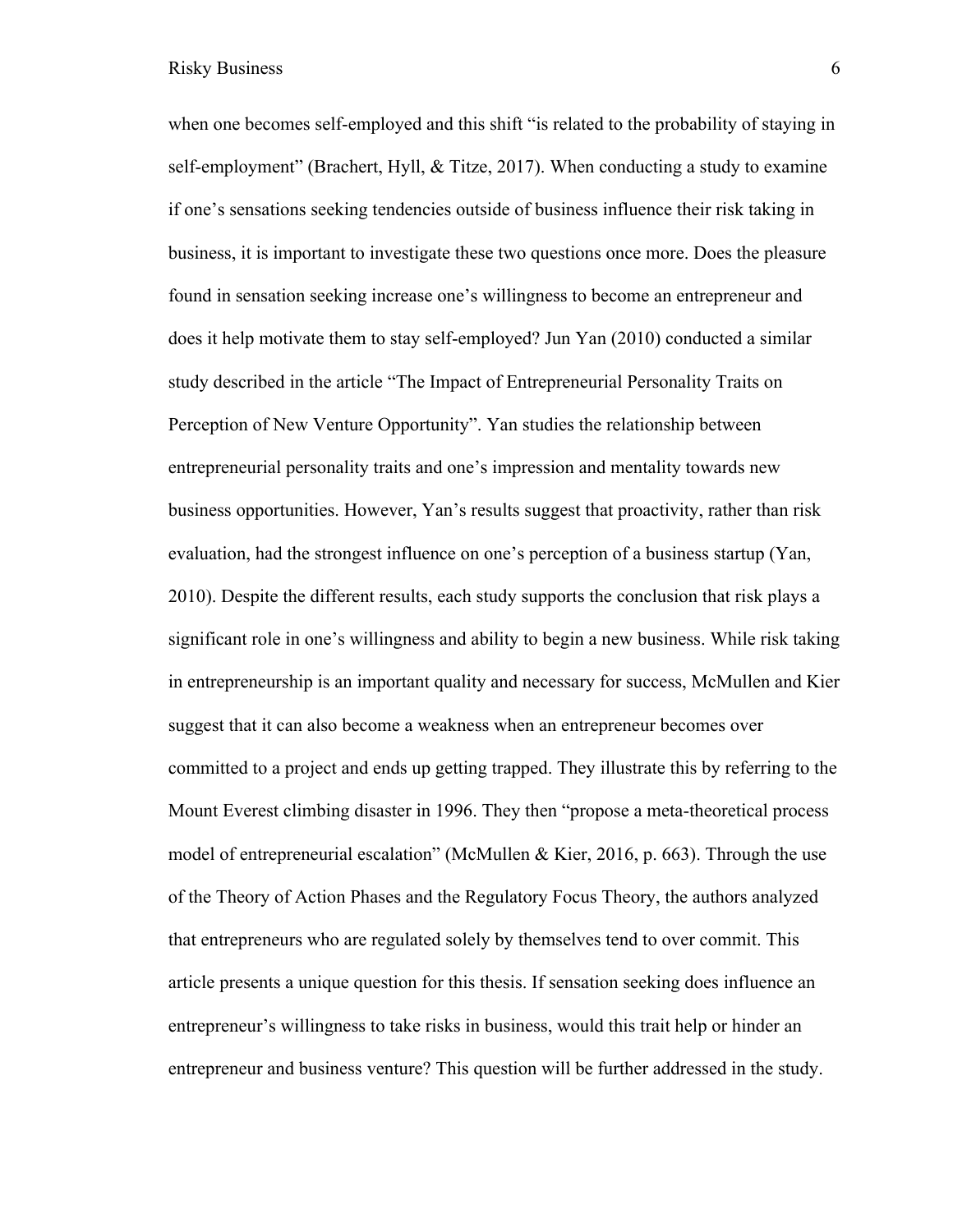In the article, "Measuring Entrepreneurship at the Country Level: A Review and Research Agenda", author Claude Marcotte examines the measurement of entrepreneurial activity internationally as well as the validity and effectiveness of several entrepreneurial surveys. The Global Entrepreneurship Monitor (GEM) marked the beginning of research and surveys on entrepreneurial measurement, however, it has been subject to criticism. Other databases, such as EIM COMPENDIA and the Global Entrepreneurship Index, seek to quantify aspects of entrepreneurship and measure the quality of the activity. To study the accuracy and effectiveness of an index, the author compares the rankings of countries from several different indexes. This helped to see which aspects of entrepreneurship were accurately represented and most consistent within the databases. Marcotte observes that, "considering the multifaceted nature of entrepreneurship, it appeared that the current indexes, with the exception of the recent GEINDEX and OECD-Eurostat databases, measure a rather limited spectrum of potential entrepreneurial activity" (Marcotte, 2013, p. 190). This article assists in selecting a prominent and reliable scale or survey that could be used to determine the entrepreneurial ability and traits of respondents to this thesis. A reputable and well-developed scale is the General measure of Enterprising Tendency (GET) test. The test was developed by Sally Caird and Cliff Johnson at Durham University in 1987. "The basic premise of the test is that the enterprising person shares entrepreneurial characteristics, and that these characteristics may be nurtured via educational and training, and assessed" (Caird, 2013, p. 3). The construct reliability and validity of the test was established through a psychological test analysis and testing with entrepreneurs. Due to the extensive impact and interest in the test, Sally Caird has since developed a website for the test for individuals to take the test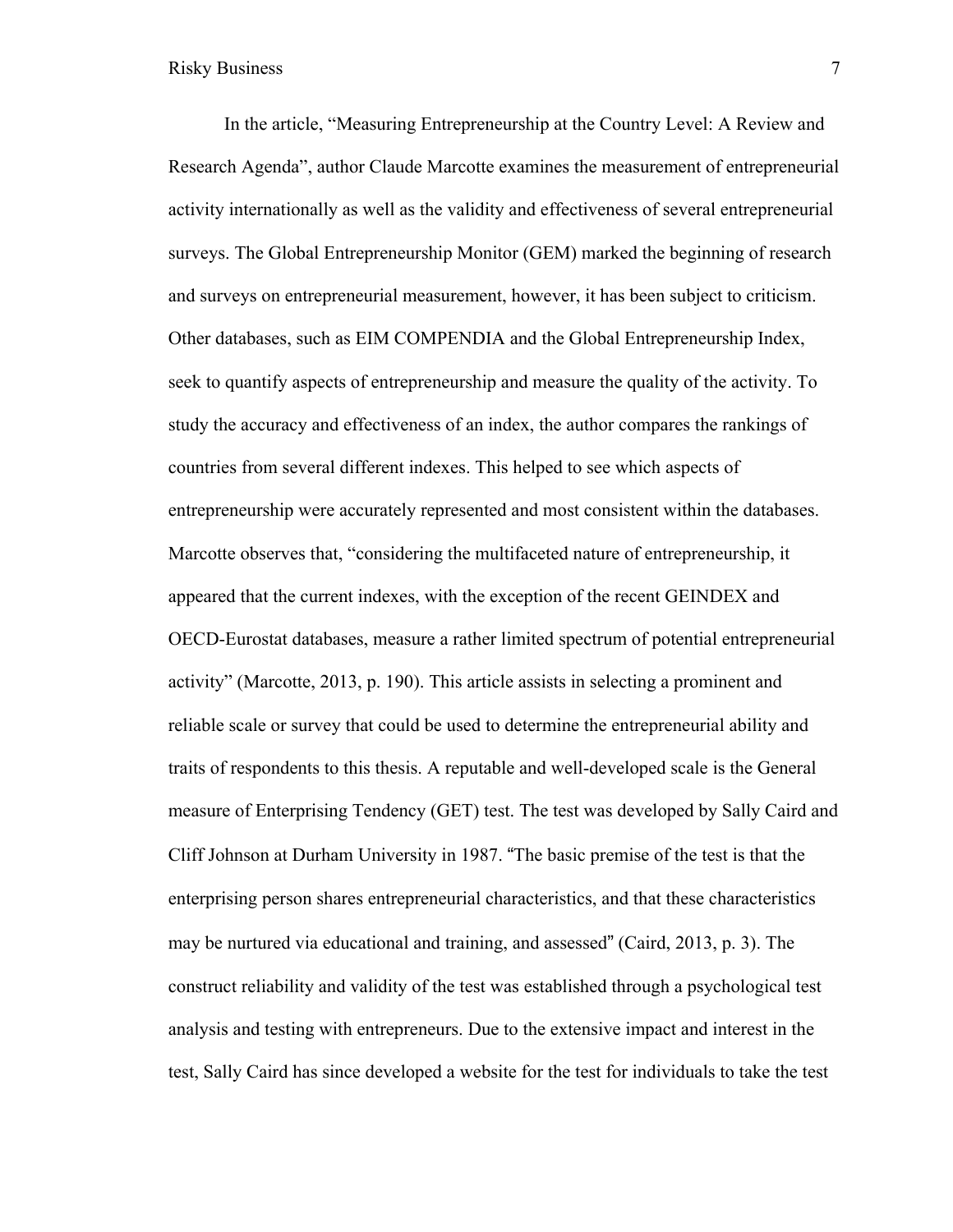as well as educational resources and information. In 2009, Rosemary Athayde of the Small Business Research Centre at Kingston University developed the Attitudes Towards Enterprise (ATE) test to measure the enterprise potential in young people as well as measure the effectiveness of enterprising programs around the world. Athayde argues that static trait theories inadequately explain entrepreneurial behavior. According to Gibb (1993, 2000), enterprising ability can be expanded and developed over years of experience and it should not be classified, nor measured, as a "static" trait. The ATE test measures the attitudes of the individual being surveyed focusing more on social cognitive and attitude theory. Athayde measures enterprising ability through measuring one's leadership, creativity, achievement, and personal control. Tannenbaum (1961) defines leadership as "interpersonal influence, exercised in a situation, and directed, through the communication process, toward the attainment of a specified goal or goals" (Tennenbaum et al., 1961, p. 24). Spangoli states that entrepreneurship is simply a form of leadership which takes place in a specific business setting (2017). It's a crucial construct for understanding one's entrepreneurial tendency. Creativity contributes to one's innovative behavior. Studies by Caird (1991) and Robinson (1991) have presented evidence that achievement is a motivator for entrepreneurial success. One's need for achievement will motivate their desire for entrepreneurship. Lastly, Spangoli (2017) states that personal control is a prerequisite of action. Author Krueger and Carsud (1993) and Shapero (1984) state that "propensity to act" is necessary for entrepreneurship. These constructs and qualities tested in the ATE test are all contributing factors to one's level of entrepreneurial ability.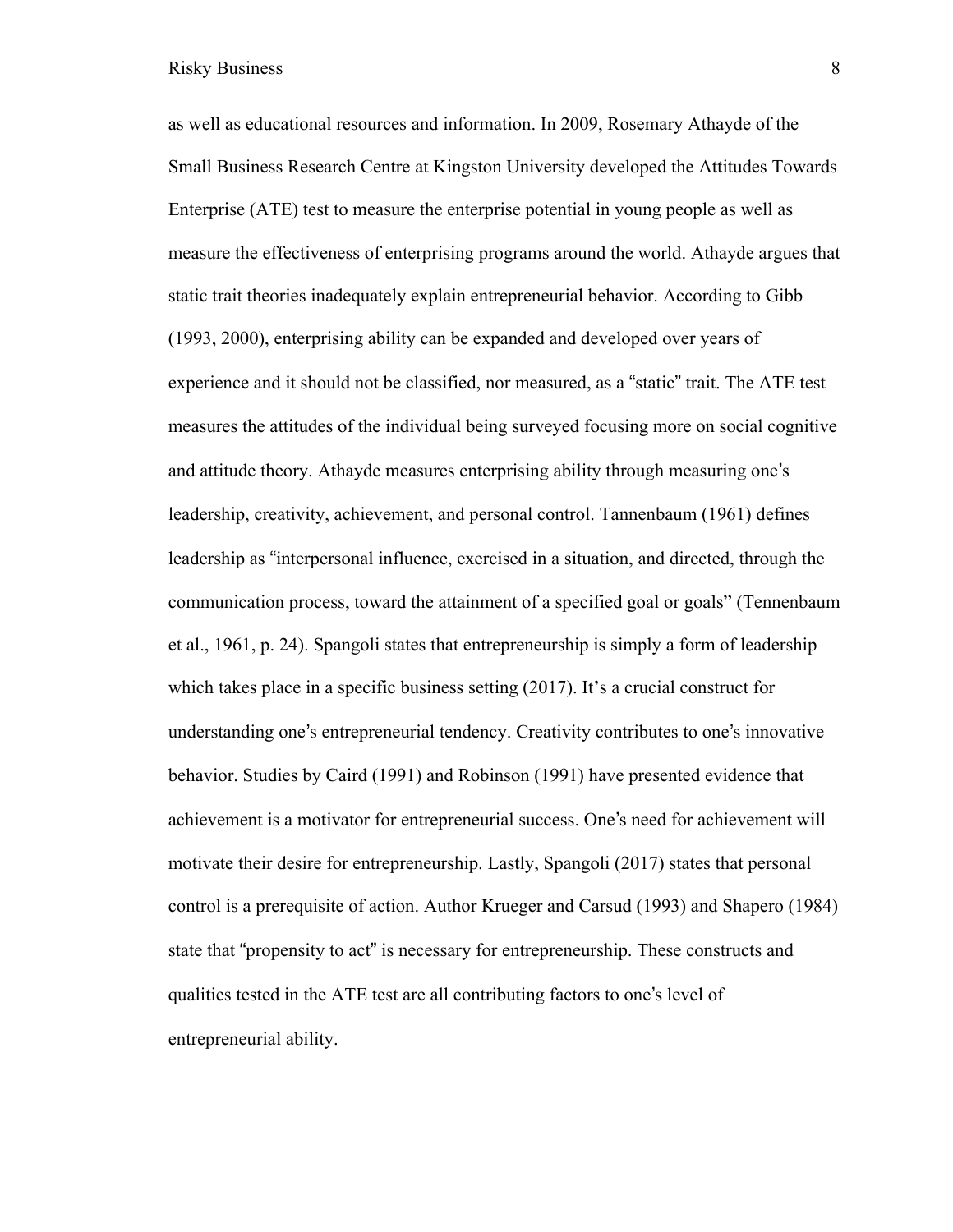Evidence from the ATE test "has been rigorously validated through a series of national and international studies" and its effectiveness and validity has been proven (Athayde, 2009). Authors Spagnoli, Santos, and Caetano conducted a study in Italy to determine the effectiveness of using the ATE test on high school, undergraduate, and postgraduate students. Measurement invariance was used to determine the validity of the test. The correlation and reliability of each contrast was also investigated. The authors found the ATE test to be a valid and reliable instrument for both group and individual studies (Spangoli et al., 2017). A similar study was conducted in South Africa by Steenekemp who also tested the reliability of the instrument on tenth graders. Through similar reliability and construct correlation tests, Steenekemp confirmed Spangoli's findings on the ATE test's reliability as an instrument measuring enterprise (Steenekemp et al., 2011).

There is a significant need for a study investigating the effect of sensation seeking on entrepreneurs and business ventures. Through evaluation of past theses and articles, an accurate and reliable study can be conducted depicting the relationship between risk and entrepreneurship for future use by researchers, students, and entrepreneurs.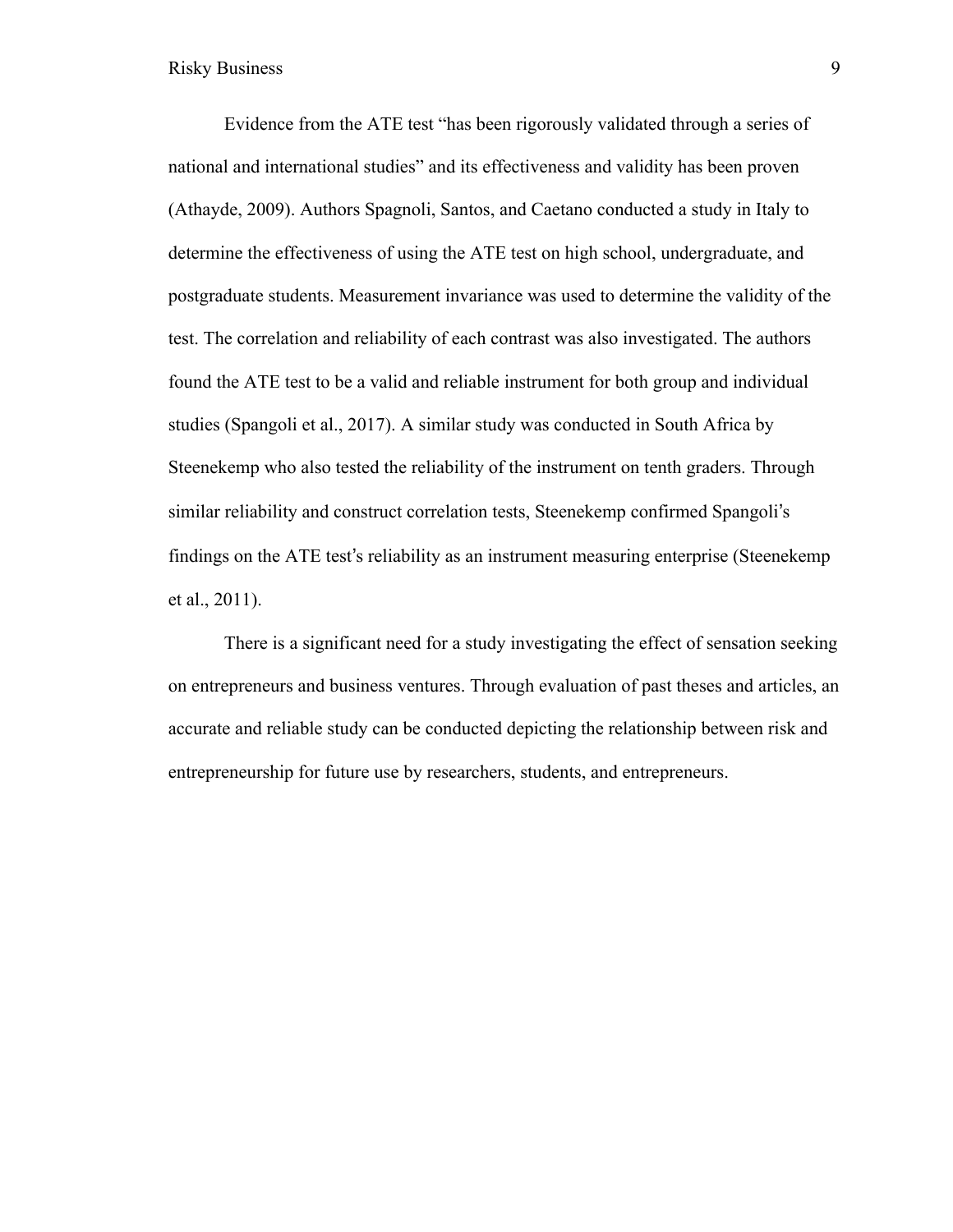#### **Methodology**

## **Definition of Terms**

The term entrepreneur is used rather loosely and asking one what an entrepreneur is may bring about a wide variety of answers. Defining entrepreneurship and what an entrepreneur does is crucial to this study and fully understanding its concepts. According to the Merriam-Webster Dictionary, entrepreneurship is defined as one who organizes, manages, and assumes the risks of a business or enterprise. However, the renowned  $20<sup>th</sup>$ century economist, Joseph Schumpeter, takes the definition as step further when he stated that an entrepreneur is "an innovator who implements change in an economy by introducing new goods or new methods of production" (Schumpeter, 1911). Schumpeter states that the introduction of new products by an entrepreneur would result in the destruction of a previous product. This fuels advancement of products, entrepreneurs, and the market place. Many individuals also see small business owners and entrepreneurs as synonymous. However, Peter Drucker argues that while many small businesses have factors in common, entrepreneurs bring a unique facet to the table and which changes values. For the purpose of this study, an entrepreneur is defined as an individual who takes risk to create and manage a business and introduces a unique asset to the economy in the form of new goods or services. In this study, entrepreneurial tendencies will be measured through the Attitudes Towards Enterprise (ATE) developed by Rosemary Athayde. Based on the ATE, entrepreneurs are characterized by leadership, creativity, achievement, and personal control (Athayde, 2009).

Despite the variety of definitions and facets of entrepreneurship, it unarguably involves risk. Peter Drucker states that the purpose of a business is to create a customer.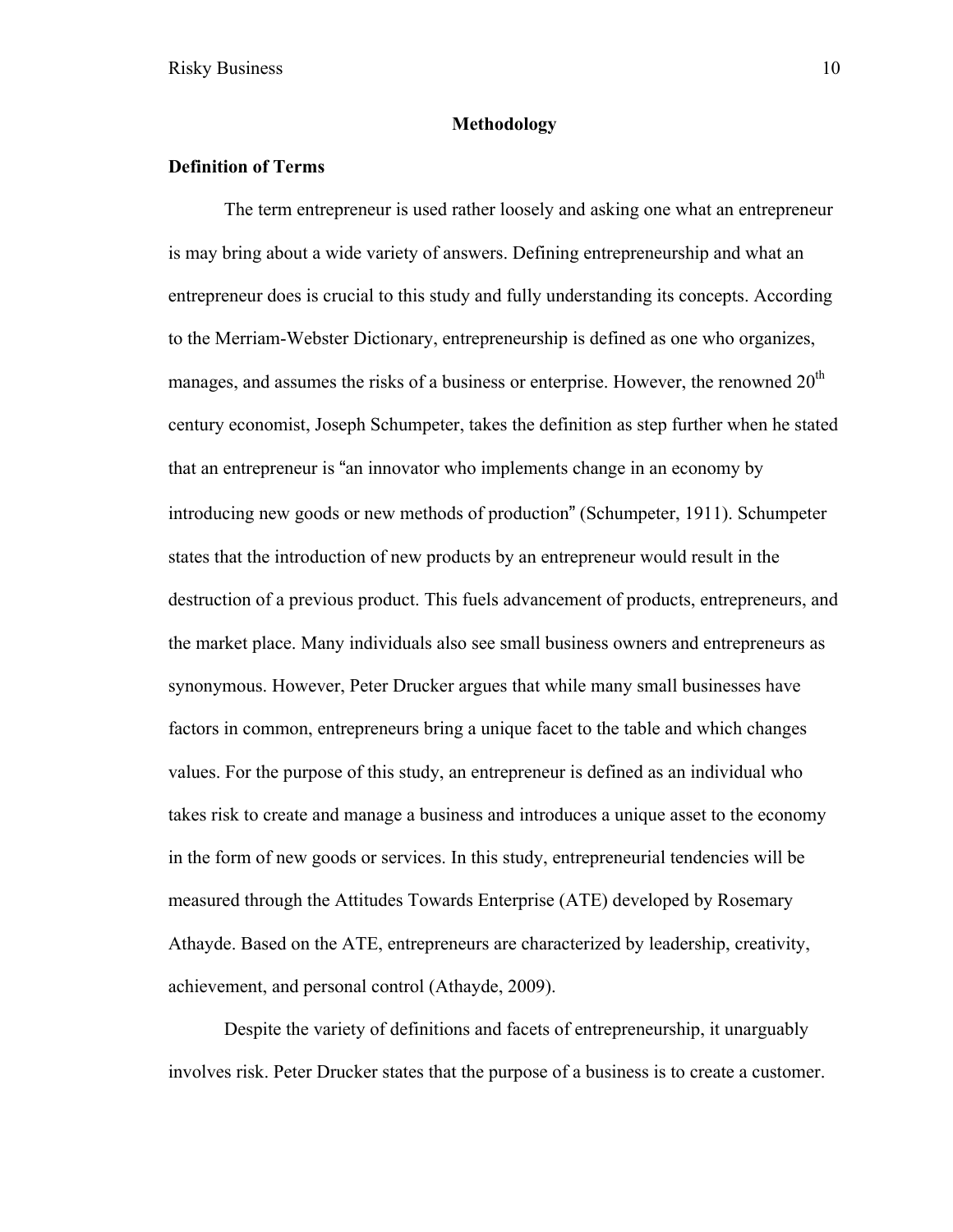Les Ledger, a professor at Sam Walton College, expands on this idea, stating, "Drucker, in my opinion, is stating that an entrepreneur has to provide a good or service for which the customer has a need. Risk, as well as innovation, is involved in trying to create goods and services for the customer. If the customer sees no value, then there is no exchange of money between the entrepreneur and customer. The customer has to see that the good or service is worth the money that the entrepreneur needs to stay in business" (Schumpeter, 1911). Without that needed money, an entrepreneur's business would fail and would be faced with financial loss. This risk is defined as personal risk or financial risk. This study will be investigating the relationship between personal risk in business with an individual's likeliness to participate in high risk activities. These activities could include sky diving, rock climbing, scuba diving, or similar activities. This type of risk is physical risk and defined as a dangerous activity which can bring harm to the body or mind.

#### **Study Objective**

This study aims to determine if one's enjoyment of a physically risky activity increases their likeliness to be an entrepreneur due to the enjoyment of risk. The author will determine if a high score on the SSS will result in a high score on the ATE scale. The SSS is the independent variable while the ATE is the dependent variable. Based on past findings and research, the following hypotheses will be tested:

> • One who classifies as a sensation seeker will likely score higher on the enterprising test and be more likely to carry enterprising tendencies (Zuckerman, 2007).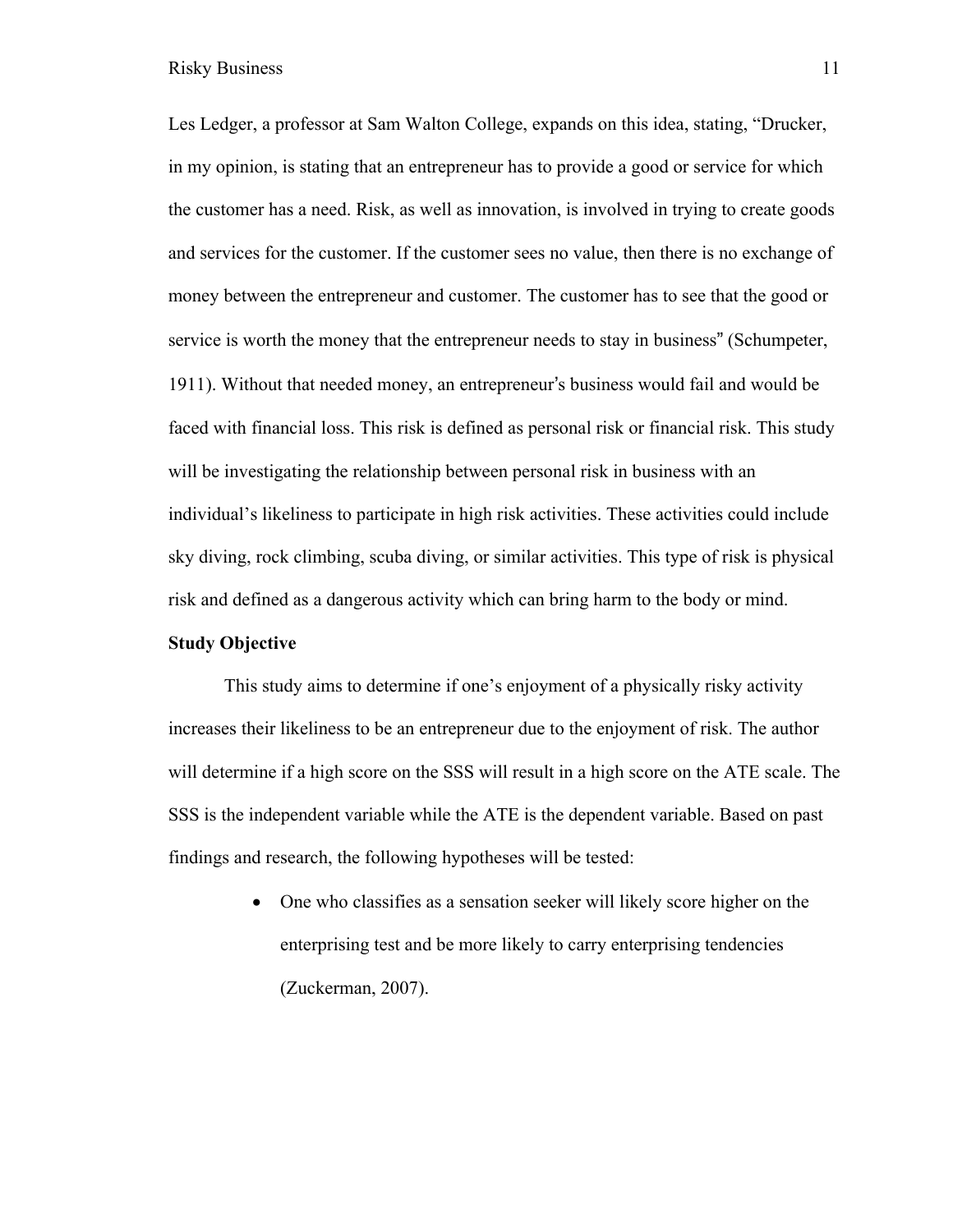- Individuals who score high on the ATE test will not always be classified as a sensation seeker and will not always score high on the SSS test (Athayde, 2009).
- Individuals who score higher on the SSS will likely score higher on the ATE test (Zuckerman, 2007).

#### **Instruments Used**

This study employs Zuckerman's Sensation Seeking Scale (SSS) due to its one of a kind nature, proven validity and success in multiple past studies. The SSS was the first scale developed specifically for determining risk taking tendencies. The SSS measures risk based on one's boredom susceptibility, disinhibition, experience seeking, and thrill and adventure seeking (Zuckerman, 1979). However, this study focuses primarily on measuring one's physical risk-taking tendencies. In Zuckerman's SSS, only boredom susceptibility and thrill and adventure seeking directly pertain to the risk measured in this study. Therefore, only the questions from the original SSS survey which measure these two categories were employed in this survey.

The Attitudes Towards Enterprise (ATE) test was used due to its implementation of social cognitive and attitude theory versus other entrepreneurial tests which measured entrepreneurship as a static trait. The ATE test deducts that entrepreneurial self-efficacy is directly related to positive attitudes towards the following constructs: using intuition in problem solving, using creativity in course work, taking risks with new ventures, personal control over future career, high achievement in school projects, and leading and inspiring fellow students (Athayde, 2009). When testing the reliability and validity of the ATE test, Athayde used the exploratory factor analysis (EFA) to determine latent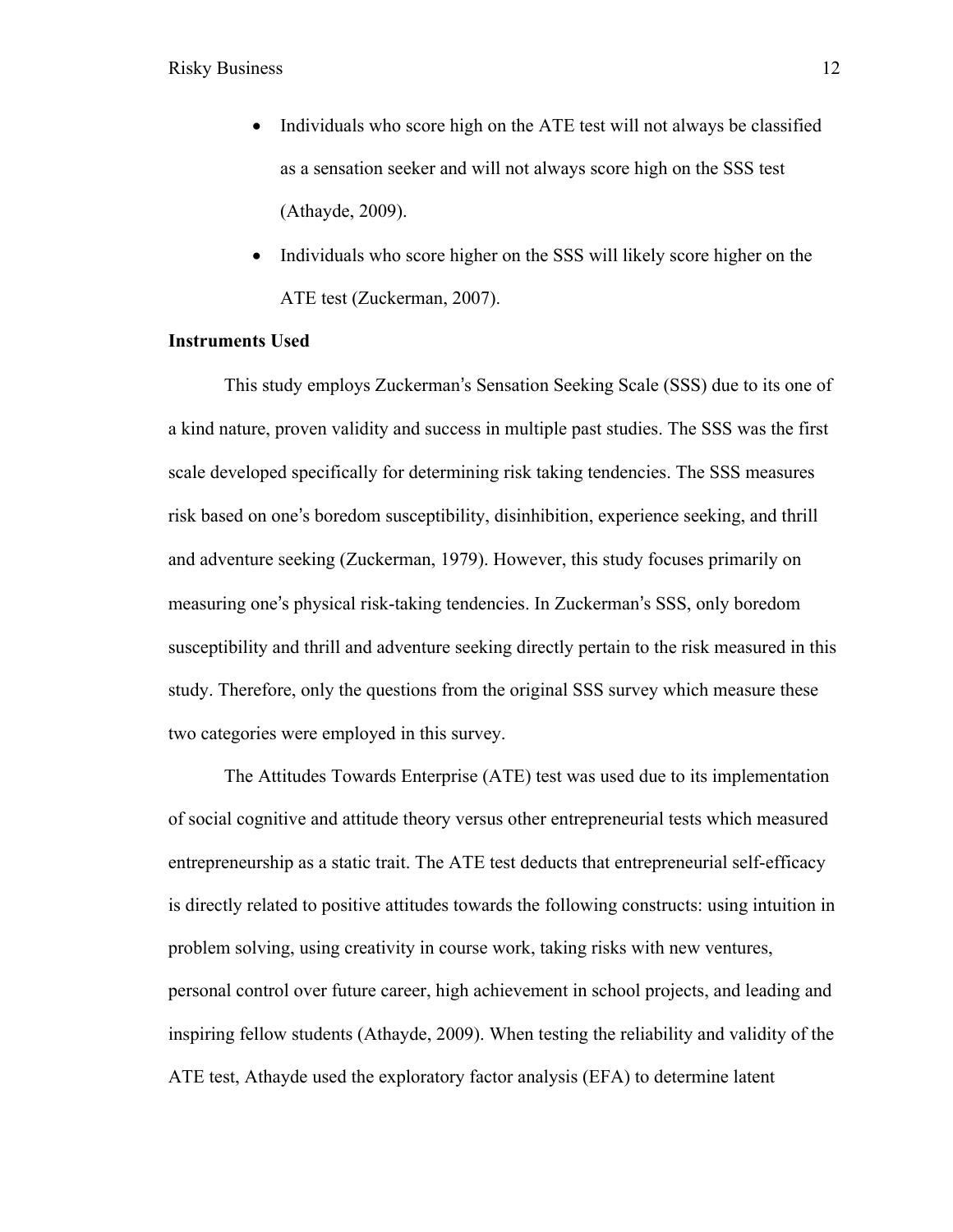questions and determine the most effective questions within the leadership, creativity, achievement, and personal control scales. The 18 ATE questions employed in this study were those which had the highest Kaiser-Myer-Olkin value in Athayde's original study and were most efficient in measuring the qualities tested. The wording of the original ATE test was also slightly altered in this study to better relate to university students than high school students.

#### **Method of Research**

The participants of this study were recruited from a Christian liberal arts private university located in the southeastern United States. The recruitment process, scripting, survey, and study was approved by the university's institutional review board (See Appendix A). The sample of this study was limited to undergraduate, business students with a total population size of 350 students.

During recruitment, potential participants were contacted by email with all email addresses provided by the university (See Appendix B). The email contained a general introduction and explanation of the study being conducted. The individual's participation was requested and their confidentiality was guaranteed. The option to withdraw from the study or any future emails was given. The survey was in an online format using the university's institutional survey tool, Baseline. The link to the survey was given in the email if the individual desired to participate. The survey was incentivized by entering all participants who fully completely the survey into a raffle to win one of two gift cards. The rules to the raffle were explained in the email.

The survey was 43 questions and developed by combining select sections of Zuckerman's Sensation Seeking Scale and Athayde's Attitudes Towards Enterprising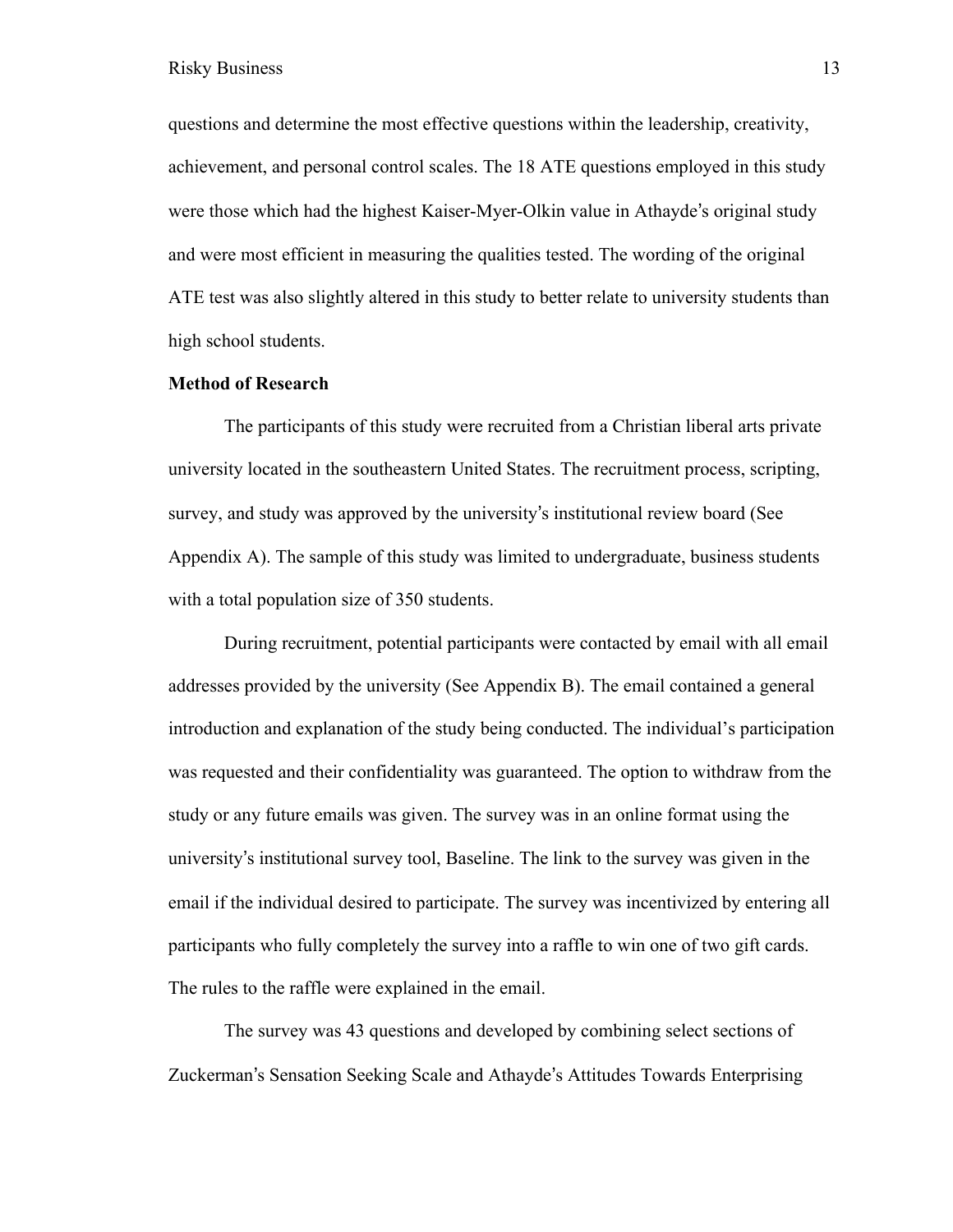tests as well as a 6 concluding demographic questions (See Appendix C). The demographic questions asked for the following information: the participants name (for raffle purposes solely), their age, gender, their parents enterprising history, and their ethnicity. The estimated survey completion time is 8 to 10 minutes.

#### **Scoring**

The ATE test was scored using the coding from Athayde's original study. Each of the 18 questions directly tested one's tendency of leadership, creativity, achievement, and personal control. Six questions directly measured leadership. Creativity, achievement, and personal control each had four questions directly measuring the constructs. The answers from the survey's 1 to 7 scale were used as points. The total points of each construct determined the participants tendency. The points of each constructs ranged from a low of 4 to a high of 42. The total sum of all points measures one's overall ATE test score. Of the 18 questions, 2 questions are reversed scored. The total ATE score ranges from a lowest of 18 to the highest of 126. Scores over 95 are considered enterprising (75%). Scores over 101 points (80%) are considered to have very high enterprising tendencies and qualities (Athayde, 2009).

The sensation seeking scale also employs a point system for scoring. The 20 questions were split with 10 testing one's boredom susceptibility and the other 10 testing one's thrill and adventure seeking. Answering "A" results in one point and answering "B" results in no points. Exactly half of the questions were reversed scored with "A" resulting in no points and answering "B" resulting in one point. Scores range from 0 to 20. Scores over 14 (68%) were considered high sensation seekers. Scored between 7 and 13 are considered showing mild risk or as described by Zuckerman, "you may enjoy some risk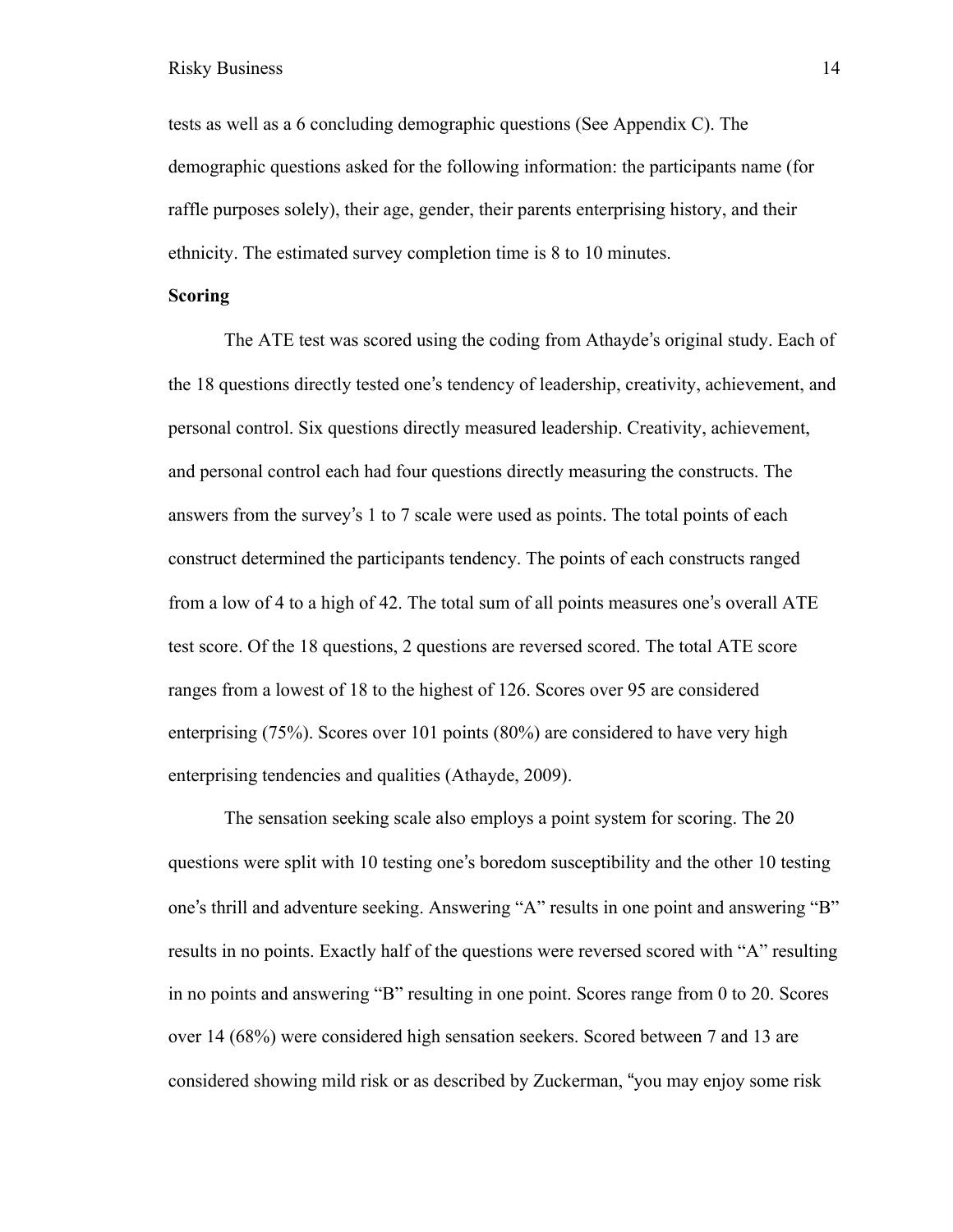but still show caution" (Zuckerman, 2007). Lastly, scoring from 0 to 6 indicated minimal risk taking.

# **Analysis of Data**

A total of 74 students completed the survey (response rate of 21.14%). Surveys not fully completed were deemed unusable and discarded. A total of 62 surveys were valid and used in this study. The demographics of the sample are shown in Table 1.

Table 1

| Characteristics                  | n            | %     |
|----------------------------------|--------------|-------|
| Age                              |              |       |
| 17                               | 1            | 1.59  |
| 18                               | 9            | 14.29 |
| 19                               | 22           | 34.92 |
| 20                               | 15           | 23.81 |
| 21                               | 7            | 11.11 |
| 22                               | 6            | 9.52  |
| 23                               | 2            | 3.17  |
| 24                               | $\mathbf{1}$ | 1.59  |
| Gender                           |              |       |
| Male                             | 25           | 39.68 |
| Female                           | 28           | 60.32 |
| Parental Business Ownership      |              |       |
| Yes                              | 24           | 38.1  |
| No                               | 37           | 58.73 |
| Unknown                          | 2            | 3.17  |
| Ethnicity                        |              |       |
| <b>Black or African American</b> | 5            | 7.94  |
| Hispanic or Latino               | 17           | 26.98 |
| <b>Native American</b>           | 0            | 0     |
| Asian/Pacific Islander           | 1            | 1.59  |
| White                            | 40           | 63.49 |
| Other                            | 0            | 0     |

| Demographic Characteristics of Survey Respondants |  |  |  |
|---------------------------------------------------|--|--|--|
|---------------------------------------------------|--|--|--|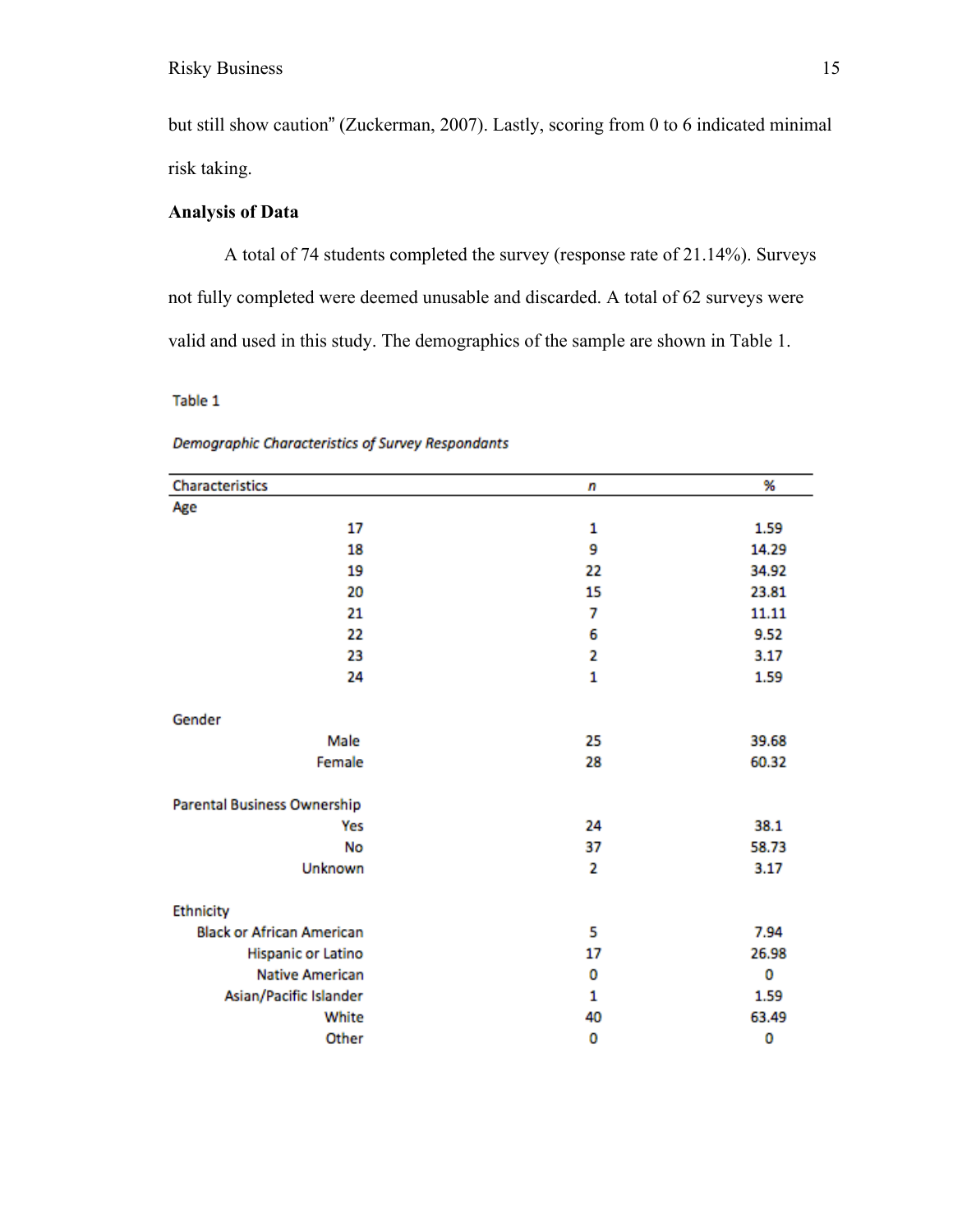Upon scoring the survey results, the author organized the data based on each participants' total ATE and SSS scores. The ATE constructs of leadership, creativity, achievement, and personal control were individually scored to determine the participants' characteristics. Similarly, the SSS constructs of boredom susceptibility and thrill and adventure seeking were individually scored. A correlation coefficient (r) was calculated between the ATE and SSS tests as well as between every individual construct to determine if specific qualities or characteristics contributed to directly to one's enterprising or risk-taking tendencies. The coefficient of determination  $(R^2)$  was then calculated to determine the percentage of variance between variables.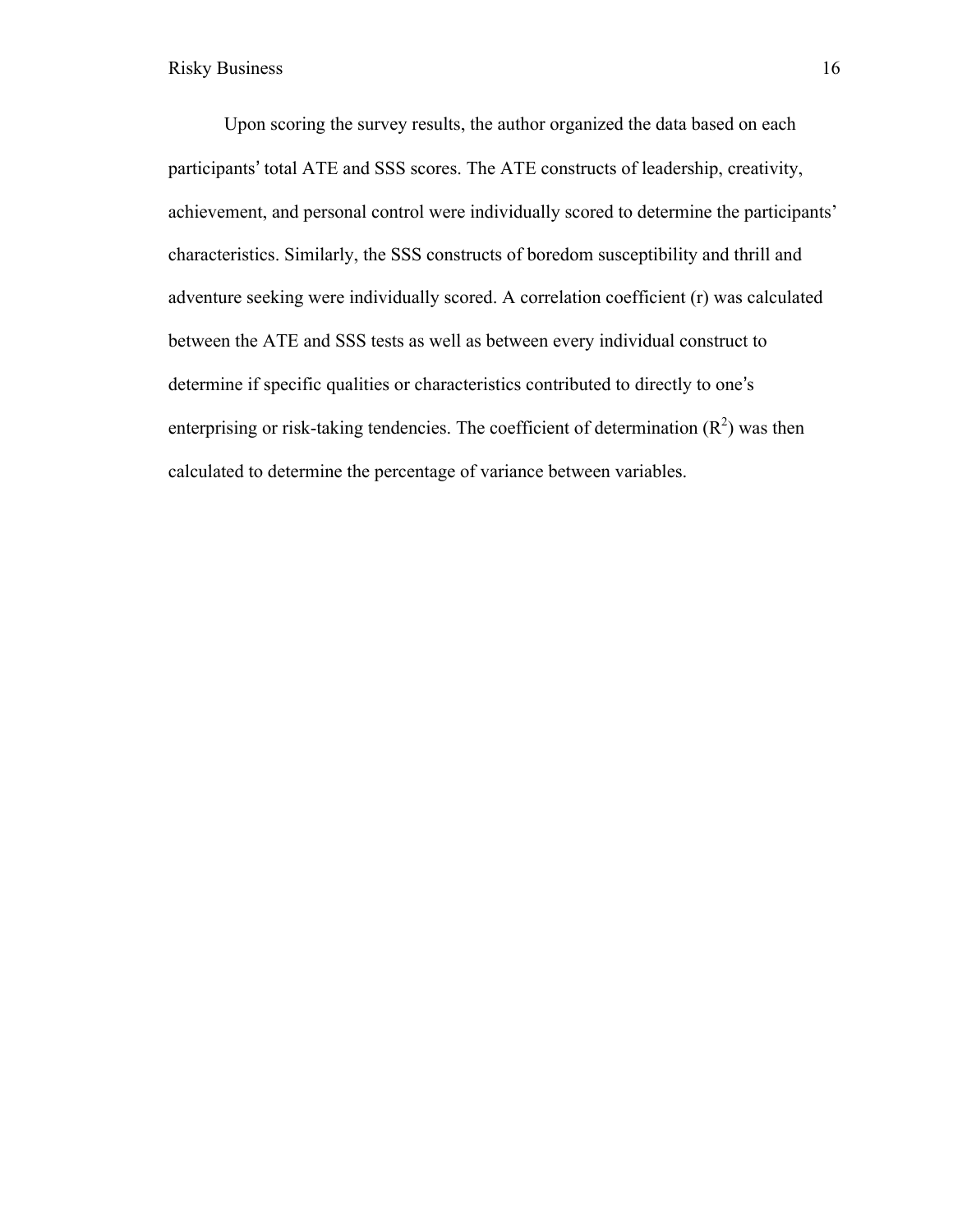### **Results**

From the collected data, 11 respondents (17.7%) scored at least a 101 on the ATE test indicating an enterprising personality. On the SSS, 12 respondents (19.4%) scored at least a 13 indicating sensation seeking tendencies. A total of 5 individuals were both enterprising and sensation seeking. The relationship between the ATE and SSS scores of respondents is depicted in Figure 1. Table 2 shows the calculated correlation coefficients calculated in this study.



Figure 1. A scatterplot representing the trend between the total ATE and SSS scores of respondents

Table 2

ATE and SSS Coeffeicient Correlation Results

|                         | <b>ATE Total</b> | <b>SSS Total</b> | Leadership | Creativity | Achievement | <b>Personal Control</b> | BS*   | TAS** |
|-------------------------|------------------|------------------|------------|------------|-------------|-------------------------|-------|-------|
| <b>ATE Total</b>        | 1.000            |                  |            |            |             |                         |       |       |
| <b>SSS Total</b>        | 0.469            | 1.000            |            |            |             |                         |       |       |
| Leadership              | 0.842            | 0.271            | 1.000      |            |             |                         |       |       |
| Creativity              | 0.633            | 0.309            | 0.401      | 1.000      |             |                         |       |       |
| Achievement             | 0.678            | 0.257            | 0.608      | 0.258      | 1.000       |                         |       |       |
| <b>Personal Control</b> | 0.402            | 0.397            | 0.003      | 0.056      | $-0.003$    | 1.000                   |       |       |
| BS                      | 0.387            | 0.761            | 0.197      | 0.193      | 0.164       | 0.453                   | 1.000 |       |
| TAS                     | 0.355            | 0.815            | 0.230      | 0.289      | 0.238       | 0.188                   | 0.245 | 1.000 |

\* BS stands for Boredom Susceptibility \*\* TAS stands for Thrill and Adventure Seeking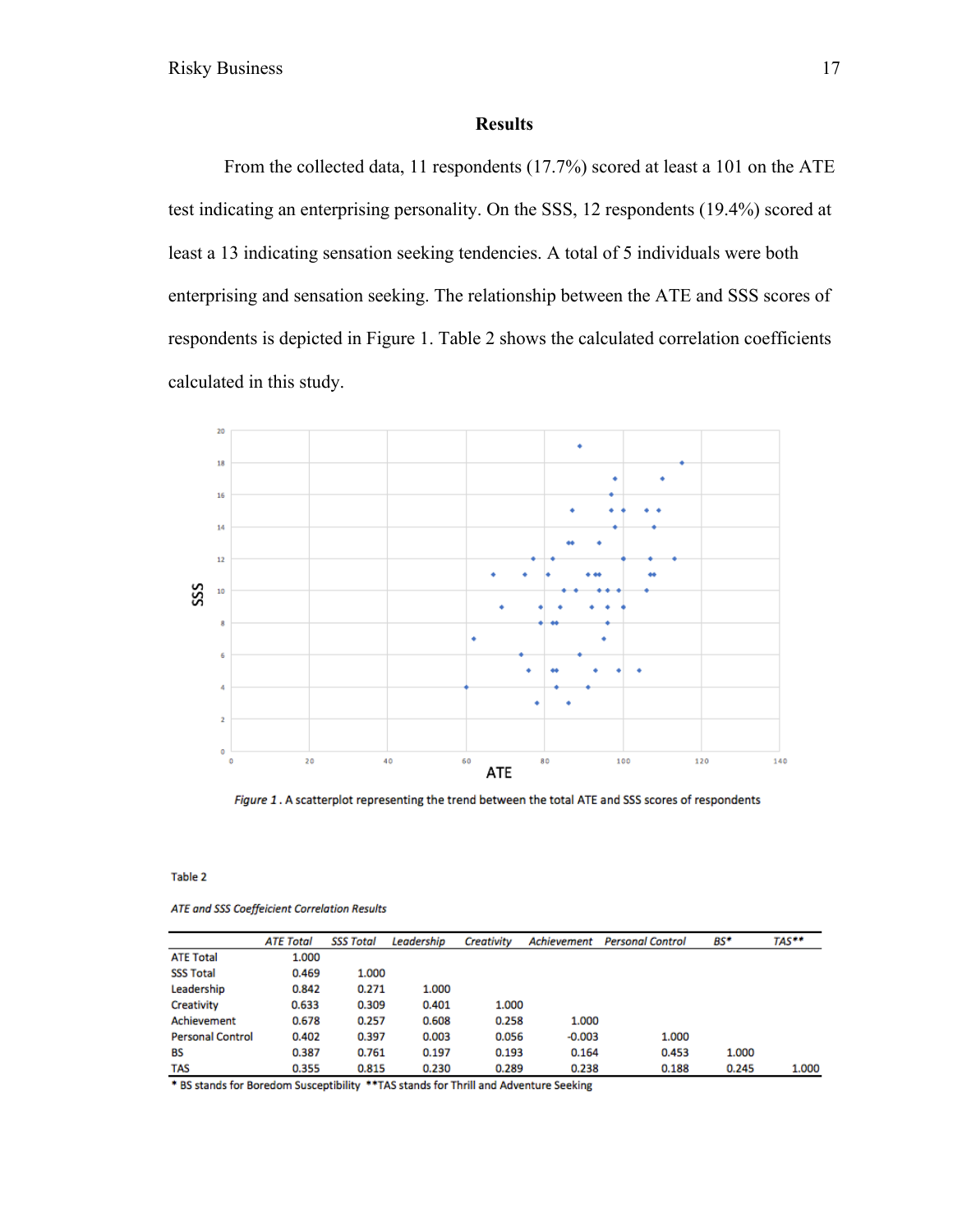The results suggest that the author's hypothesis of a correlation between the SSS and ATE tests was incorrect. An individual who was classified as a sensation seeker did not always score higher on the enterprising test. Although there is a correlation between the two tests, it is a weak relationship. The correlation coefficient (r) between the overall SSS and ATE tests is 0.469 indicating a weak relationship between the SSS and ATE scores. According to Salkind (2000), a correlation coefficient between .0 and .2 indicates a very weak relationship, between .2 and .4 indicates a weak relationship, between .4 and .6 indicates a moderate relationship, between .6 and .8 indicates a strong relationship, and between .8 and 1.0 indicates a very strong relationship (p. 144). The coefficient of determination ( $\mathbb{R}^2$ ) was calculated and  $\mathbb{R}^2$ <sub>(ATE, SSS)</sub>=22% indicating only a small percent of the variance can be explained by the correlation between the two tests. Lastly, a paired two sample t-test was performed with a significance level of 0.05 and the test indicated the relationship is significant,  $t(61)=2.00, p=0.00$ .

When testing the relationship between the SSS and ATE constructs, there appears to still be minimal correlation. The r value suggests that the boredom susceptibility and thrill and adventure seeking constructs (SSS) have little impact on one's leadership, creativity, and achievement (ATE) with  $r < 0.3$ . Boredom susceptibility and personal control had the most notable correlation between SSS and ATE constructs with r=0.453 indicating moderate correlation. However,  $R^2_{(Pers. \text{Cont., BS})}$  was only 21% indicating a large amount of the connection could be a result of chance. Within the ATE test and its constructs, leadership and achievement had a strong relationship with r=0.608 and a coefficient of determination of 37%.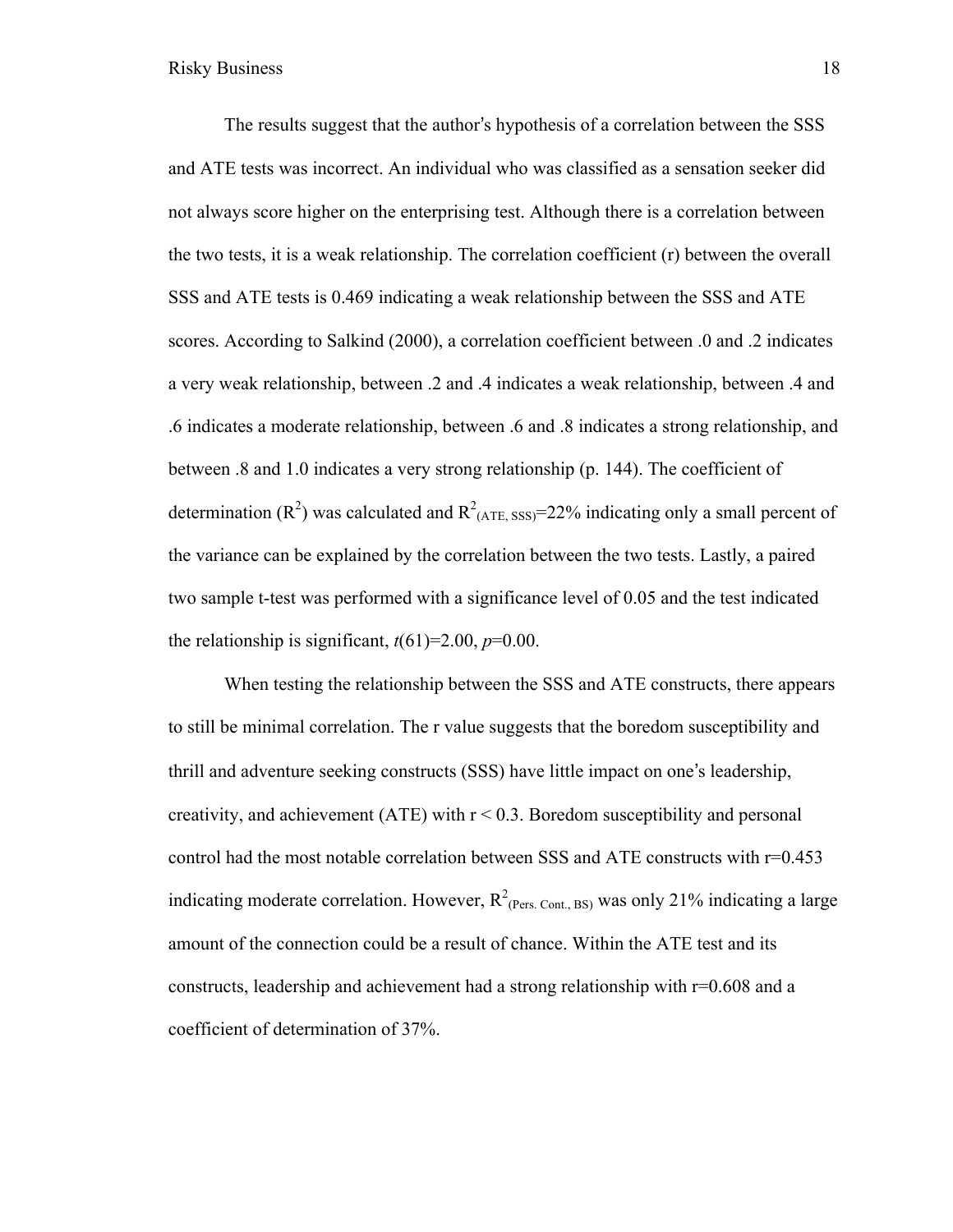The author also investigates the effects of the respondents' parents' business ownership on the participants' tendencies. Using the demographics question regarding parental business ownership, the author separated respondents into two groups: those whose parents  $do$  own their own business  $(r_1)$  and those whose parents  $do$  *not* own their own business  $(r_2)$ . The correlation coefficient between every construct was re-calculated for both groups and then compared to each other. For respondents *with* business-owning parents, there is a higher correlation between the leadership and achievement constructs  $(r_1=0.654$  versus r<sub>2</sub>=0.550) as well as the creativity and leadership constructs (r<sub>1</sub>=0.454) versus  $r_2=0.336$ ).

On the other hand, there is a higher correlation between the overall ATE and SSS tests with participants whose parents *do not* own their own business ( $r_2$ =0.588 versus  $r_1$ =0.445 for individuals whose parents do own their own business). There is also significant increase in correlation between the overall SSS test and personal control for respondents whose parents *do not* own their own business ( $r_2$ =0.529 versus  $r_1$ =0.281).

Table 3

| Parents DO Own a Business* (N=23) |       |       |            |            |        |                  |        |        |  |  |
|-----------------------------------|-------|-------|------------|------------|--------|------------------|--------|--------|--|--|
|                                   | ATE   | SSS   | Leadership | Creativity | Achiev | <b>Pers Cont</b> | $BS**$ | TAS*** |  |  |
| <b>ATE</b>                        | 1.000 |       |            |            |        |                  |        |        |  |  |
| SSS                               | 0.445 | 1.000 |            |            |        |                  |        |        |  |  |
| Leadership                        | 0.867 | 0.280 | 1.000      |            |        |                  |        |        |  |  |
| Creativity                        | 0.668 | 0.353 | 0.454      | 1.000      |        |                  |        |        |  |  |
| Achiev                            | 0.727 | 0.340 | 0.654      | 0.302      | 1.000  |                  |        |        |  |  |
| <b>Pers Cont</b>                  | 0.353 | 0.281 | $-0.032$   | 0.096      | 0.037  | 1.000            |        |        |  |  |
| BS                                | 0.482 | 0.805 | 0.363      | 0.348      | 0.273  | 0.298            | 1.000  |        |  |  |
| <b>TAS</b>                        | 0.238 | 0.809 | 0.091      | 0.222      | 0.277  | 0.157            | 0.303  | 1.000  |  |  |

#### Correlation Coefficients of Parental Business Ownership

\*Represented by r<sub>1</sub> \*\*BS stands for Boredom Susceptibility \*\*\*TAS stands for Thrill and Adventure Seeking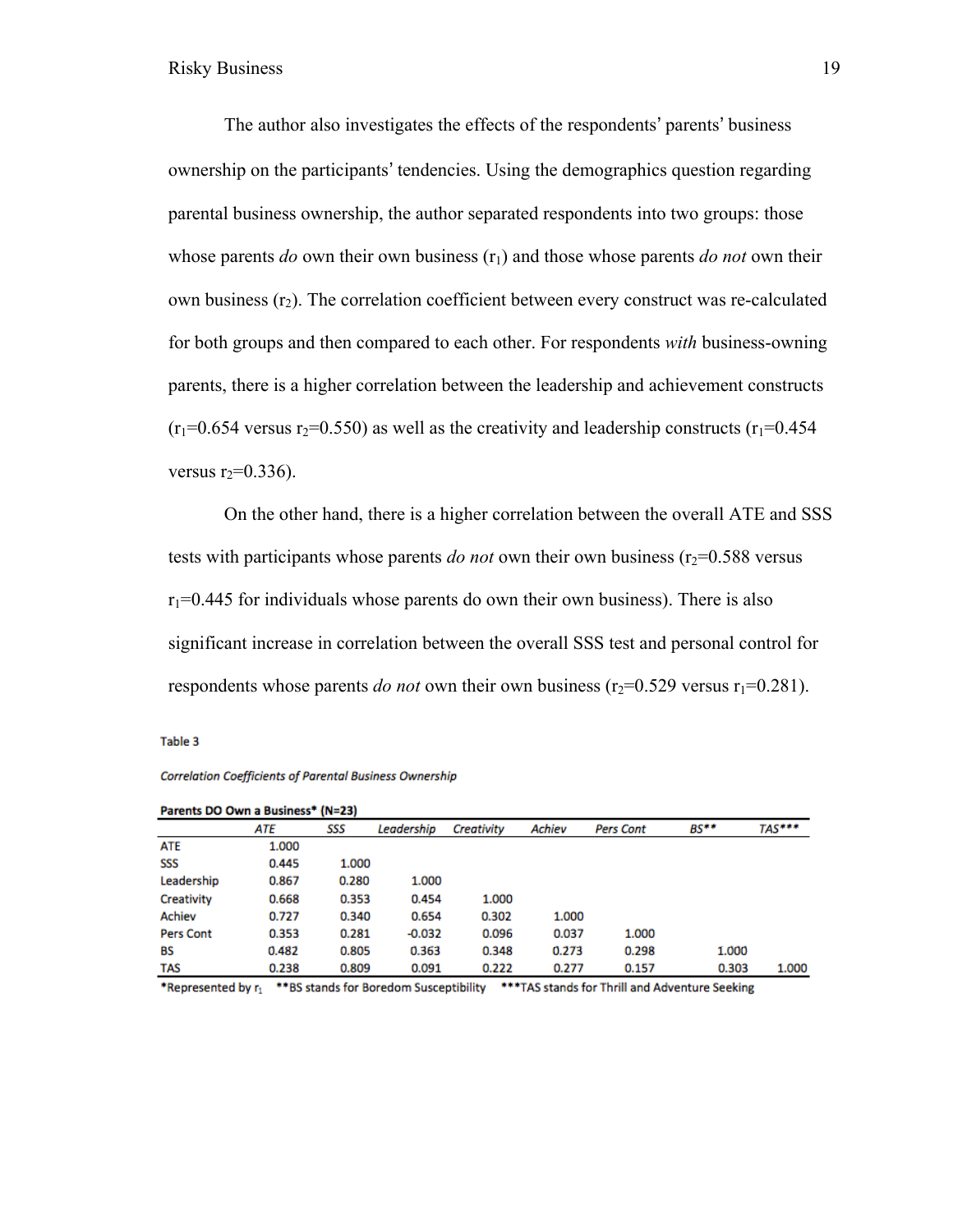#### Table 4

#### Correlation Coefficients of No Parental Business Ownership

| Parents DO NOT Own a Business* (N=37) |       |       |            |            |          |                  |        |        |  |  |
|---------------------------------------|-------|-------|------------|------------|----------|------------------|--------|--------|--|--|
|                                       | ATE   | SSS   | Leadership | Creativity | Achiev   | <b>Pers Cont</b> | $BS**$ | TAS*** |  |  |
| ATE                                   | 1.000 |       |            |            |          |                  |        |        |  |  |
| SSS                                   | 0.588 | 1.000 |            |            |          |                  |        |        |  |  |
| Leadership                            | 0.802 | 0.336 | 1.000      |            |          |                  |        |        |  |  |
| Creativity                            | 0.618 | 0.267 | 0.336      | 1.000      |          |                  |        |        |  |  |
| Achiev                                | 0.626 | 0.331 | 0.550      | 0.256      | 1.000    |                  |        |        |  |  |
| <b>Pers Cont</b>                      | 0.447 | 0.529 | 0.022      | 0.055      | $-0.057$ | 1.000            |        |        |  |  |
| BS                                    | 0.312 | 0.766 | 0.036      | 0.079      | 0.104    | 0.550            | 1.000  |        |  |  |
| <b>TAS</b>                            | 0.605 | 0.815 | 0.474      | 0.331      | 0.404    | 0.301            | 0.252  | 1.000  |  |  |

\*Represented by r<sub>2</sub> \*\*BS stands for Boredom Susceptibility \*\*\*TAS stands for Thrill and Adventure Seeking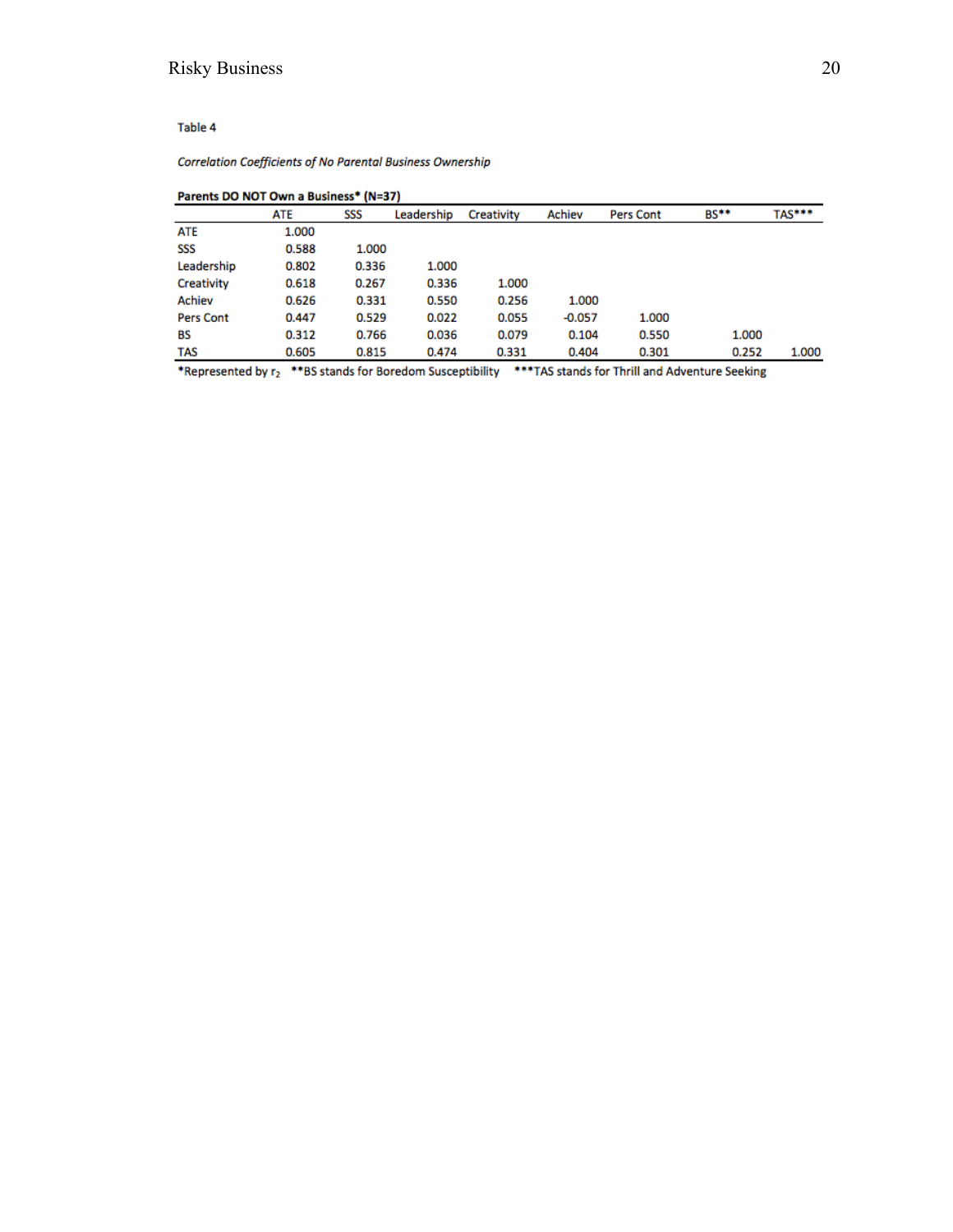#### **Conclusion**

### **Findings**

The study suggests that the correlation between sensation seeking tendencies and entrepreneurial tendencies is a weak relationship. The study found that college students with sensation seeking tendencies are not more likely to have entrepreneurial tendencies or vice versa. However, the data collected from the survey still presents some interesting findings. The high correlation coefficient  $(r=0.608)$  between the leadership and achievement constructs of the ATE test indicates that college students with leadership tendencies and abilities tend to have a high need for achievement or vice versa. Secondly, a college student's boredom susceptibility is moderately related to their level of personal control. This indicates that one who quickly becomes bored might use that boredom as a catalyst for action and the "propensity to act" which is necessary for entrepreneurship (Shapero, 1984, p. 23).

A college student's parents' business ownership status is also shown to affect the students enterprising tendencies. Students who have parents who own their business have an even larger connection between leadership and a need for achievement as well as leadership and creativity compared to college students whose parents do not own their own business. Students whose parents do not own their own business saw a higher connection between personal control and boredom susceptibility as well as a significantly higher correlation between leadership and thrill and adventure seeking.

In general, it appears that there is a higher correlation between the SSS and ATE test for individuals whose parents do not own their own business. On the other hand, for individuals with enterprising parents, there is a higher correlation only between the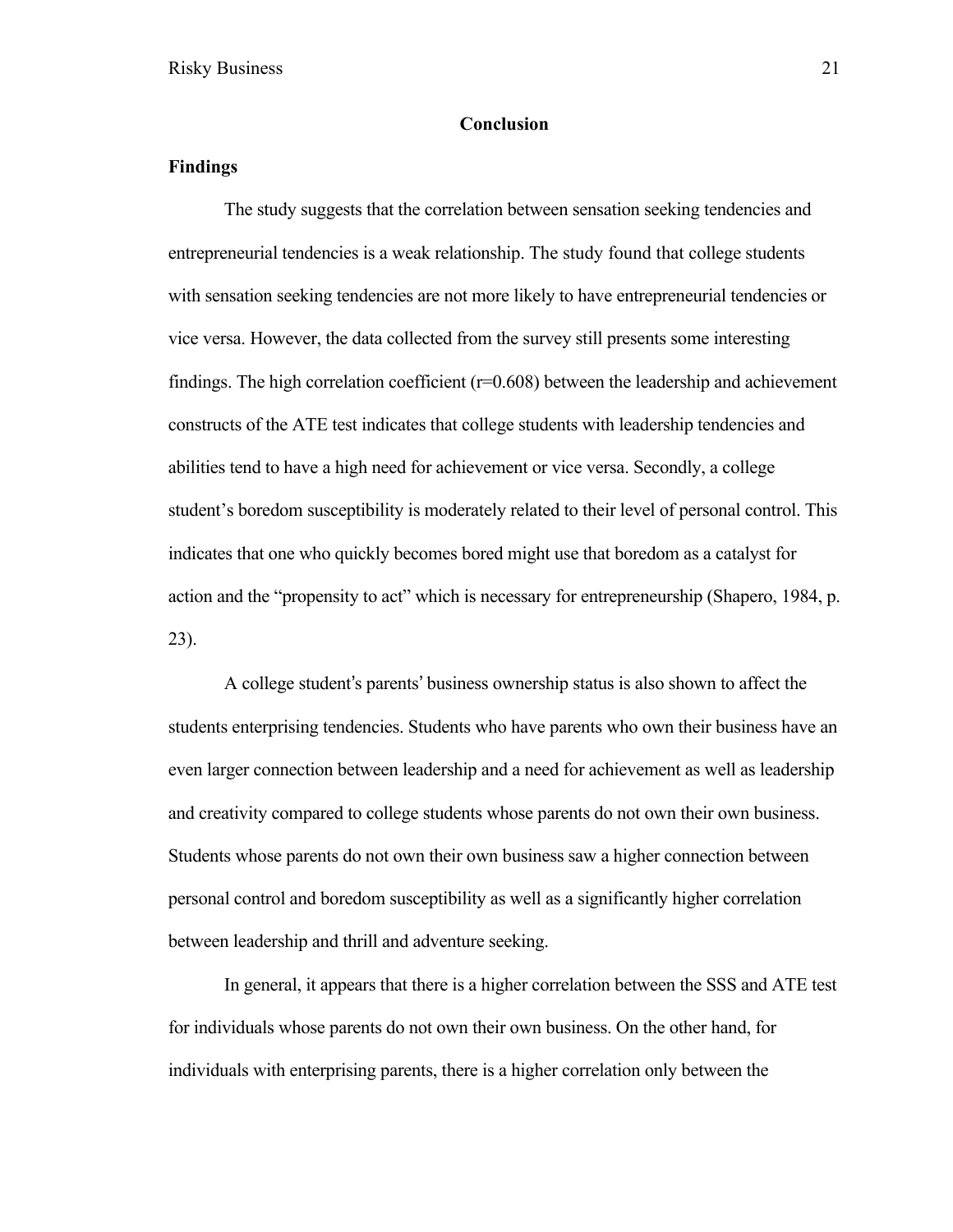constructs within the ATE test such as between leadership and achievement. This suggests that individuals who do not come from an enterprising background apply their risk-taking tendencies to entrepreneurship. Students who do come from an enterprising background rely more on their leadership and enterprising tendencies alone.

#### **Limitations**

There are certain limitations that affect the results and interpretation of this study. First, the author studied business majors from a private university in central Florida. Limiting the sample to business students could affect the participants' natural entrepreneurial tendencies and knowledge. Since all respondents were enrolled in the university's business program, the similar education could have created a trend in the respondents' replies. A deeper and wider sample may result in slightly different results. Secondly, while this sample size is sufficient for determining the general correlation between entrepreneurs and sensation seekers, the small size may not accurately represent a larger and more diverse population. Lastly, the university on-campus population is nearly 3,000 ("SEU Reaches", 2018). A larger university might offer a sample with more diverse demographics and backgrounds.

As discussed in the methodology, the author used only 18 of the original 36 ATE test questions (Athayde, 2009). Similarly, only 20 of the Zuckerman's 40 original SSS questions were used (Zuckerman, 1971). The SSS questions were carefully chosen based on the constructs needed in this study and the ATE questions were chosen based on the highest Kaiser-Myer-Olkin value for the questions of each construct (Athyade, 2009). While the selected questions were carefully chosen so as to not affect the validity of the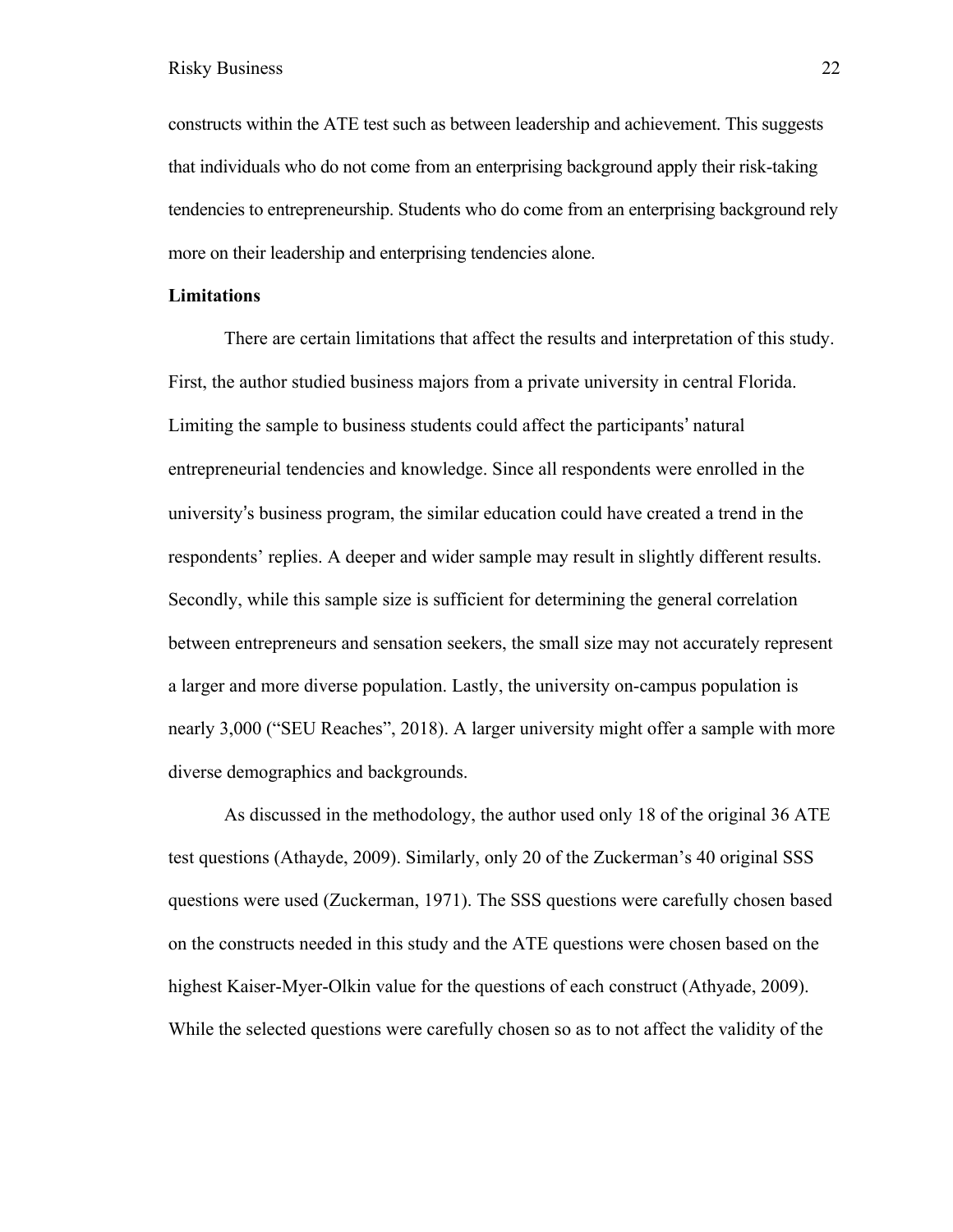tests, removing questions and reducing the length of each survey could have affected the survey's reliability and must be taken into consideration.

Another limitation could be the small number of both sensation seekers and entrepreneurs found through the survey. Out of the 62 valid surveys, only 5 participants tested to be both enterprising and sensation seekers. This makes assessing the correlation between sensation seekers and entrepreneurs difficult and could affect the reliability of the study.

The ATE test has been proven by past studies in its validity and research, however, the author noted that there is a significant difference between one saying they would do a risky activity compared to those who follow through on that desire and have actually done the activity (Steenekemp et al., 2011; Spangoli et al., 2017). While one's tendency may give a general impression of one's characteristics, it may not accurately represent the individual.

An interesting limitation to note is that personal control had little correlation to the overall enterprising tendencies of respondents. While the ATE test was tested by Athayde for construct correlation, the correlation coefficient calculated in this study (r=0.402) indicated a weak relationship. This could be due to the small sample size or removing questions as described above, however, this would be interesting to study in future research or to investigate the validity of the ATE test.

#### **Areas of Future Study**

With the previously discussed limitations in mind as well as topics which arose throughout the study, there are several recommendations for future research. This study researched if one's enjoyment of risky activities increased their likeliness to be an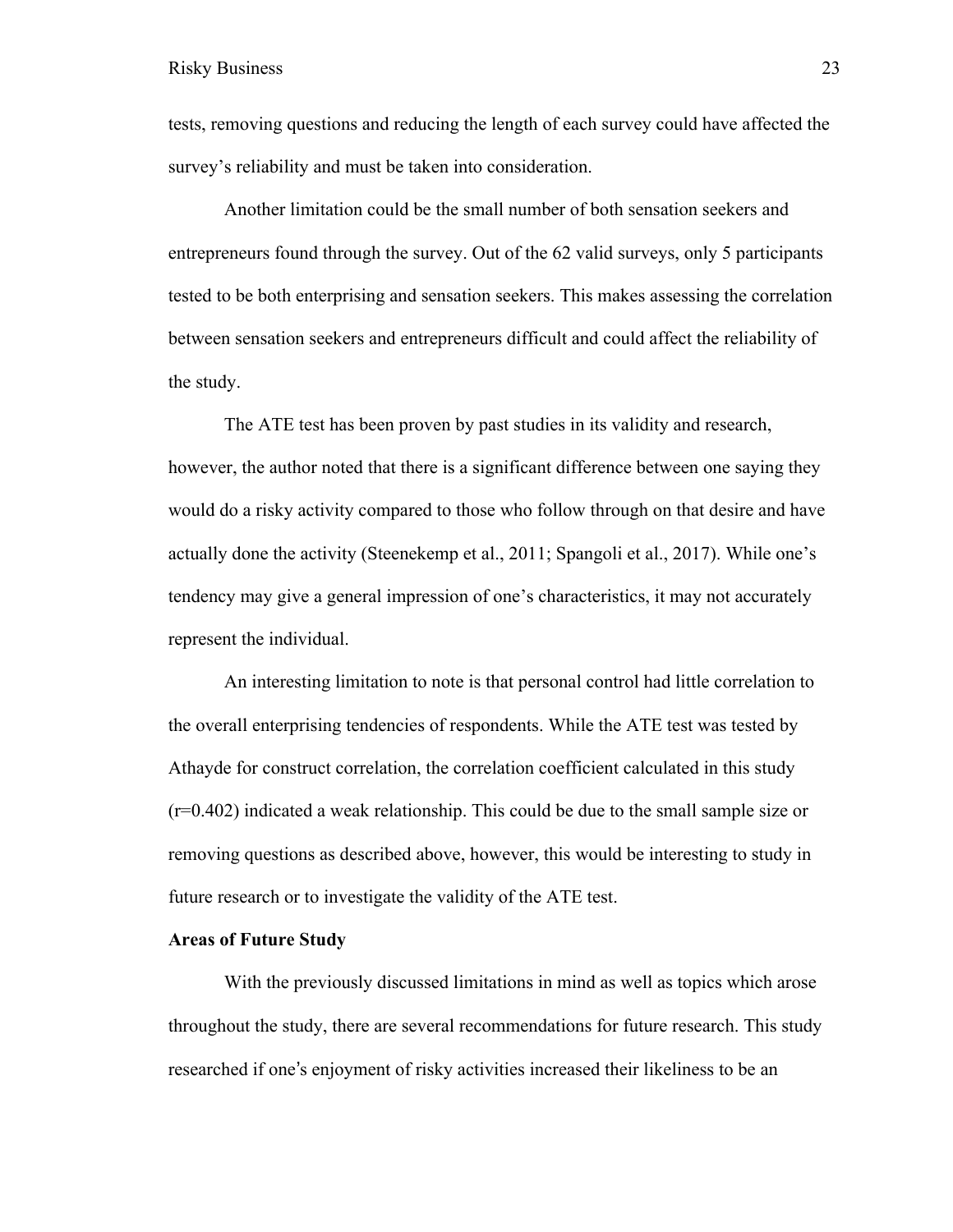entrepreneur. However, the reverse relationship was not investigated. One could research if currently successful entrepreneurs have these tendencies. While studying entrepreneurial characteristics of young adults can draw effective results, studying current, proven entrepreneurs could result in more conclusive results. One could also study the effects of sensation seeking tendencies on the success of the entrepreneur's startup. As described in the limitations, a research similar to the current study could be conducted with a deeper and wider sample to determine if the limited sample of business students affected the results.

The results of one's parents' business ownership status on the individual's enterprising abilities was briefly addressed in this study. The results suggest the parents' status does affect the enterprising-sensation seeking relationship. A study focused solely on the effects of an individual with enterprising parents could prove to be interesting and beneficial.

As described in the limitations, this study revealed a possible trend where individuals of one university may have similar survey answers due to receiving the same education. One could possibly study how a student's education affects their entrepreneurial tendencies. An individual could take a test similar to the ATE as a freshman or sophomore and then take the same test upon graduation to determine how their education affect their entrepreneurial tendencies. This would be beneficial for a university to determine how effective their business or entrepreneurial classes are.

#### **Conclusion**

The purpose of the current study was to address the gap in literature by studying if a college student's enjoyment of risky activities increased their likeliness to have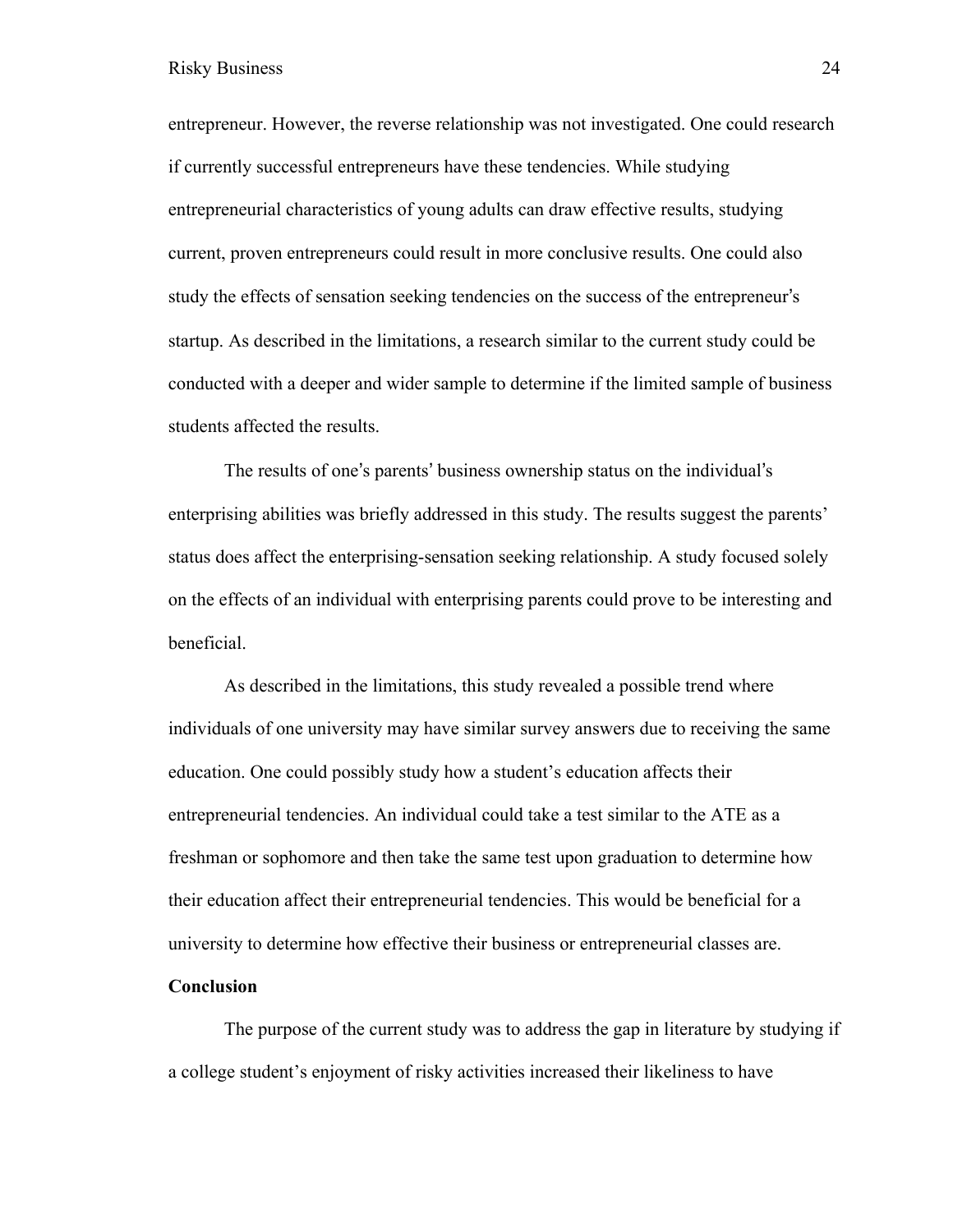entrepreneurial characteristics due to the involvement of risk in both activities. Literature on entrepreneurship and risk indicates that one's willingness to take risks increases when one becomes self-employed and this shift "is related to the probability of staying in selfemployment" (Brachert, Hyll, & Titze, 2017). However, there was a need for studies to evaluate how one's current risk-taking tendencies directly relates to their enterprising tendencies.

The current study suggests that entrepreneurship and sensation seeking are generally not correlated. The study revealed the highest correlations are between an individual's leadership and achievement (r=.608) and their personal control and boredom susceptibility (r=.453). Future studies should be conducted to further research the effects of risk on entrepreneurship. Understanding how risk-taking tendencies affect entrepreneurship can be greatly beneficial in an entrepreneur's personal and professional success.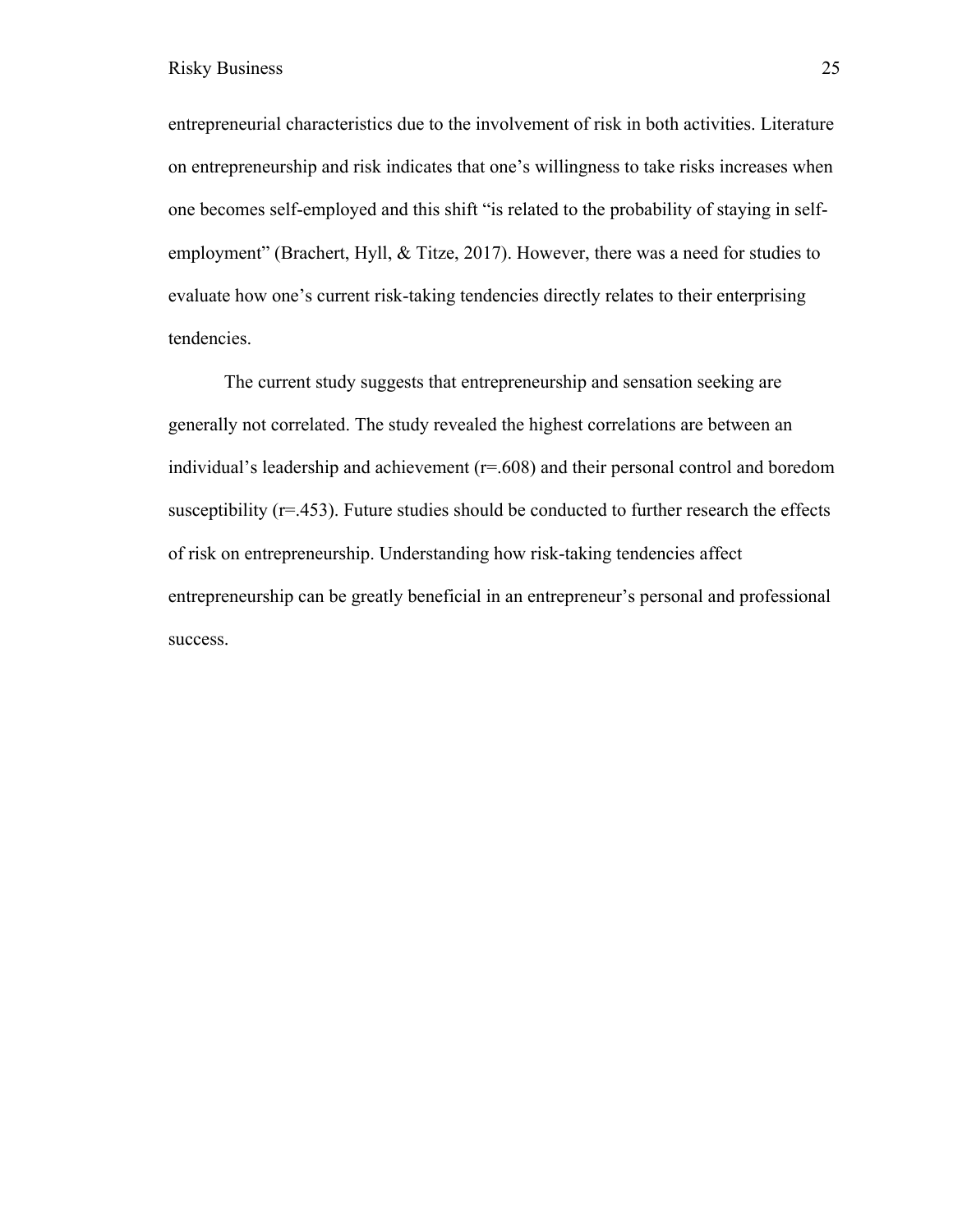#### References

Athayde, R. "Measuring Enterprise Potential in Young

People." *Entrepreneurship: Theory, and Practice*, Mar. 2009, pp. 481–500.

- Brachert, M., Hyll, W., & Titze, M. (2017). On the simultaneity bias in the relationship between risk attitudes, entry into entrepreneurship and entrepreneurial survival. *Applied Economics Letters*, *24*(7), 477-480. Doi:10.1080/13504851.2016.1203056
- Caird, S. (2013). General measure of Enterprising Tendency test. www.get2test.net.
- Caird, S. (1991). Testing enterprise tendency in occupational groups. *British Journal of Management,* 2(4), 177–86.
- Coetzee, N. (2010). Personality profiles of recreational scuba divers. *African Journal For Physical, Health Education, Recreation & Dance, 16*(4), 568-579.
- Gibb, A. (1993). The enterprise culture and education. *International Small Business Journal*, *11*(3), 11–34.
- Gibb, A. (2000). SME policy, academic research and the growth of ignorance: Mythical concepts, myths, assumptions, rituals and confusions. International Small Business Journal, 18(3/71), 13—35
- Harding, R. & Bosma, N. (2006). Global entrepreneurship monitor *2006 Results*, Babson College and London Business School. GEM Executive Reports. Available at http://www.gemconsortium.org, accessed January 14, 2008.
- Fourati, H., & Affes, H. (2014). Risk as a Threat, Risk as a Missing Opportunity, the Owner Finance and Entrepreneurship. *Entrepreneurship Research Journal*, *4*(4), 351-365. Doi:10.1515/erj-2013-0069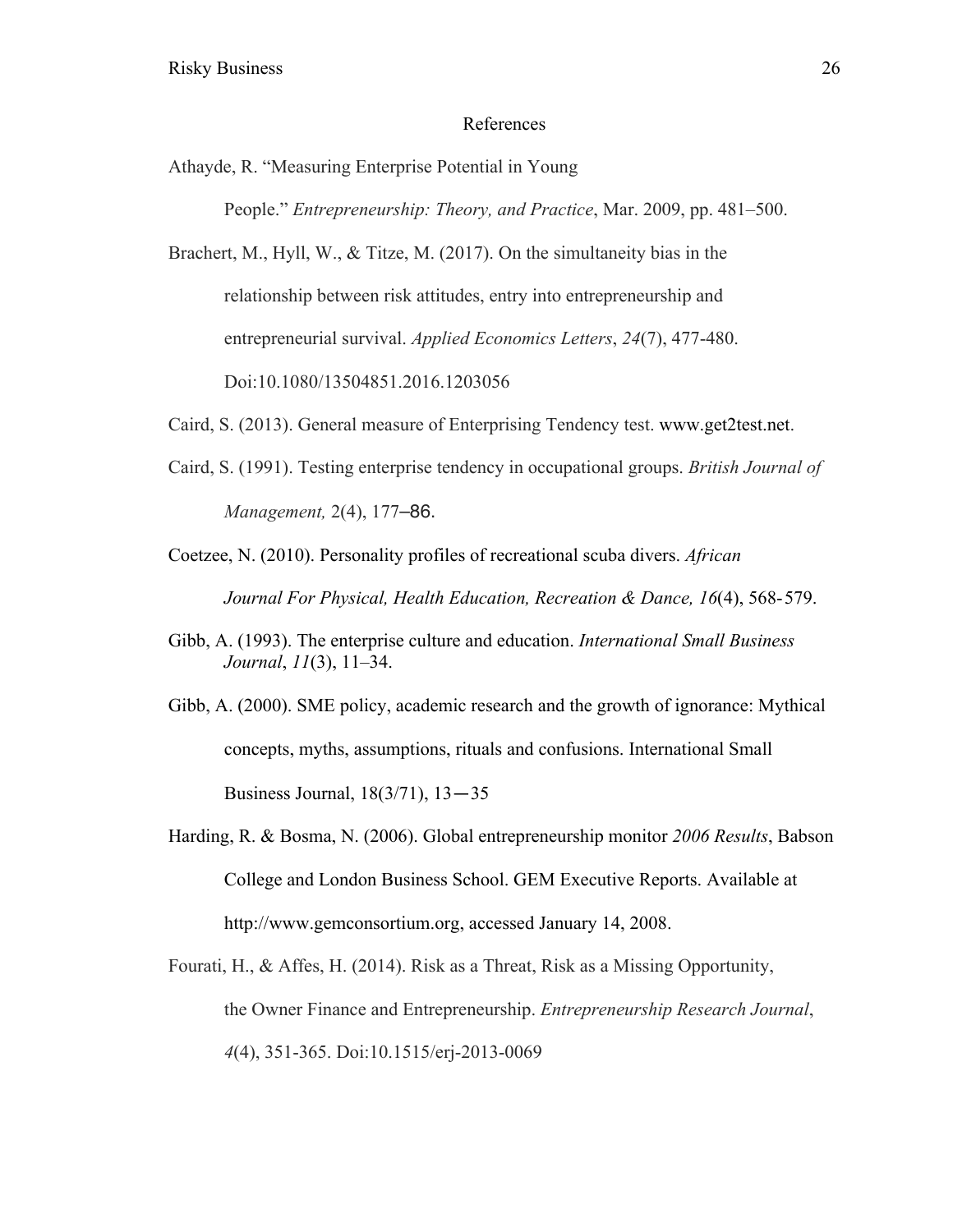- Krueger, N.F, & Carsud, A. (1993). Entrepreneurship intentions: Applying the theory of planned behavior. *Entrepreneurship and Regional Development*, 5(4), 315–30.
- Marcotte, C. (2013). Measuring entrepreneurship at the country level: A review and research agenda. *Entrepreneurship & Regional Development*, *25*(3/4), 174-194. Doi:10.1080/08985626.2012.710264

McMullen, J. S., & Kier, A. S. (2016). Trapped by the entrepreneurial mindset: Opportunity seeking and escalation of commitment in the Mount Everest disaster. *Journal of Business Venturing*, *31*(6), 663-686. Doi:10.1016/j.jbusvent.2016.09.003

- Nicolaou, N., Shane, S., Adi, G., Mangino, M., & Harris, J. (2011). A polymorphism associated with entrepreneurship: evidence from dopamine receptor candidate genes. *Small Business Economics*, *36*(2), 151-155. Doi:10.1007/s11187-010- 9308-1
- Raad, B. D., & Perugini, M. (2002). *Big Five Assessment.* Seattle, WA: Hogrefe & Huber.
- Robinson, P.B., Stimpson, D.V., Huefner, J.C., & Hunt, H.K. (1991). An attitude approach to the prediction of entrepreneurship. *Entrepreneurship Theory and Practice*, 15, 13–31.
- Rosenbloom, T. (2003). Risk evaluation and risky behavior of high and low sensation seekers. *Social Behavior and Personality*, 31(4), 375.
- Salkind, N. J. (2000). *Statistics for people who (Think They) Hate Statistics*. Thousand Oaks: Sage Publications.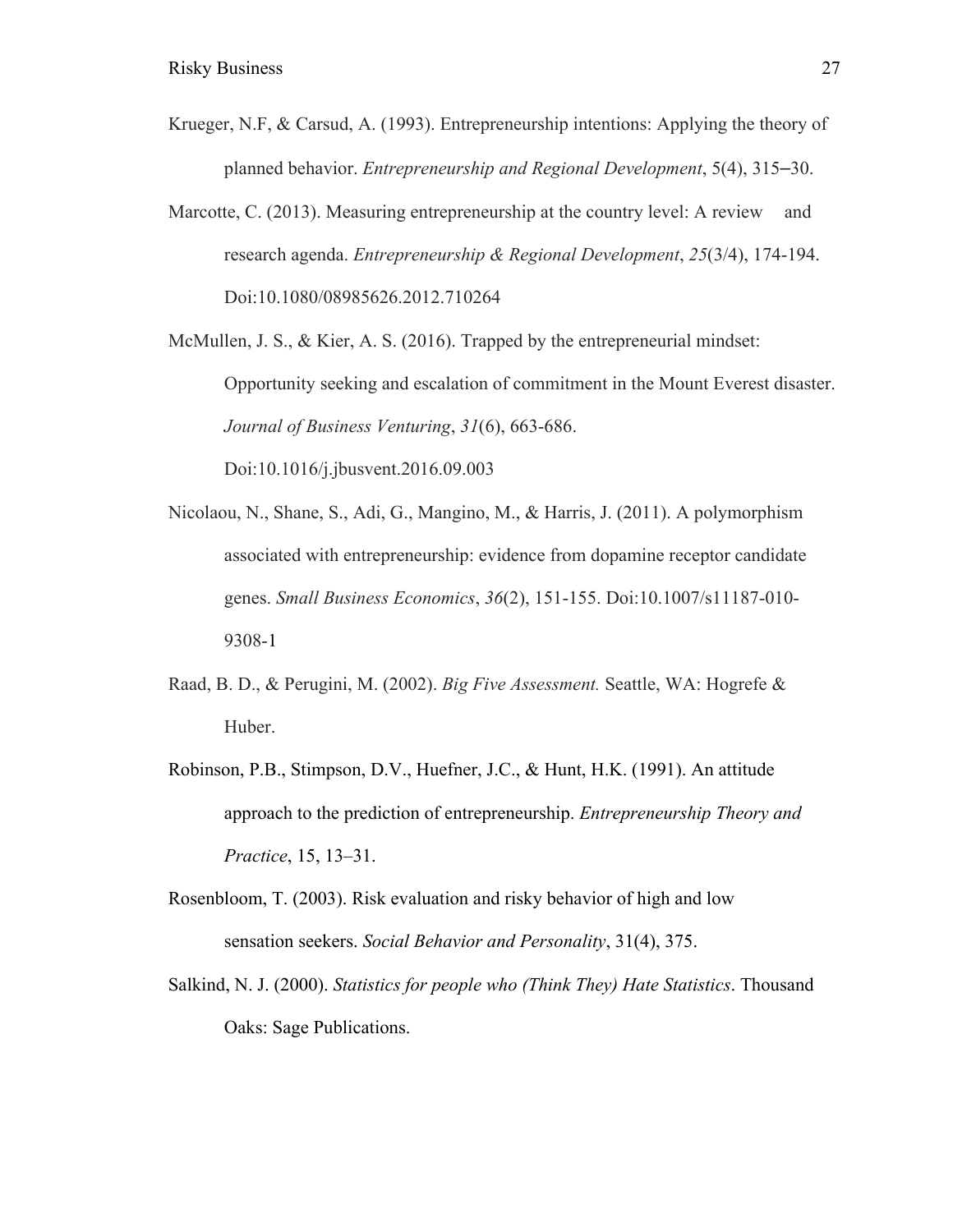- Schenk, C. N. (1996). *Sensation-seeking and occupational and leisure preferences* (Order No. 9719280). Available from ProQuest Dissertations & Theses Global. (304231536).
- "Sensation Seeking Scale." *Washington State Magazine*, Washington State University, 2009, wsm.wsu.edu/s/we.php?id=200.

*SEU Reaches Record Enrollment*. (2018). Retrieved April 05, 2018, from https://www.seu.edu/blog/seu-reaches-record-enrollment/

- Schumpeter, J. A. *The Theory of Economic Development*. 1911. Cambridge: Harvard University Press, 1934.
- Shapero, A. (1984). The entrepreneurial event. In *The Environment for entrepreneurship*, CA Kent(ed.), 21–40. Lexington, MA: C.D. Health.
- Spagnoli, P., Santos, S.C., & Caetano, A. "Adaptation of The Attitude Toward Enterprise Test in the Italian High School and University Contexts." *Journal of Developmental Entrepreneurship*, vol. 22, no. 1, Mar. 2017. *World Scientific Publishing Company*, doi:10.1142/S1084946717500054.
- Steenekamp, A.G., Var der Merwe, S.P., & Athayde, R. (2011). Application of the attitude toward enterprise (ATE) test on secondary school learner in South Africa. *South African Journal of Economic and Management Sciences*, 14(3), 314–32.
- Tannenbaum, R., Weschler, I. R., & Massarik, F. (1961). *Leadership and organization: A behavioral science approach.* New York, McGraw- Hill Company.
- Yan, J. (2010). The impact of entrepreneurial personality traits on perception of new venture opportunity. New England Journal of Entrepreneurship, 13(2), 21-35.

Zuckerman, M. (1994). Behavioral expressions and biosocial bases of sensation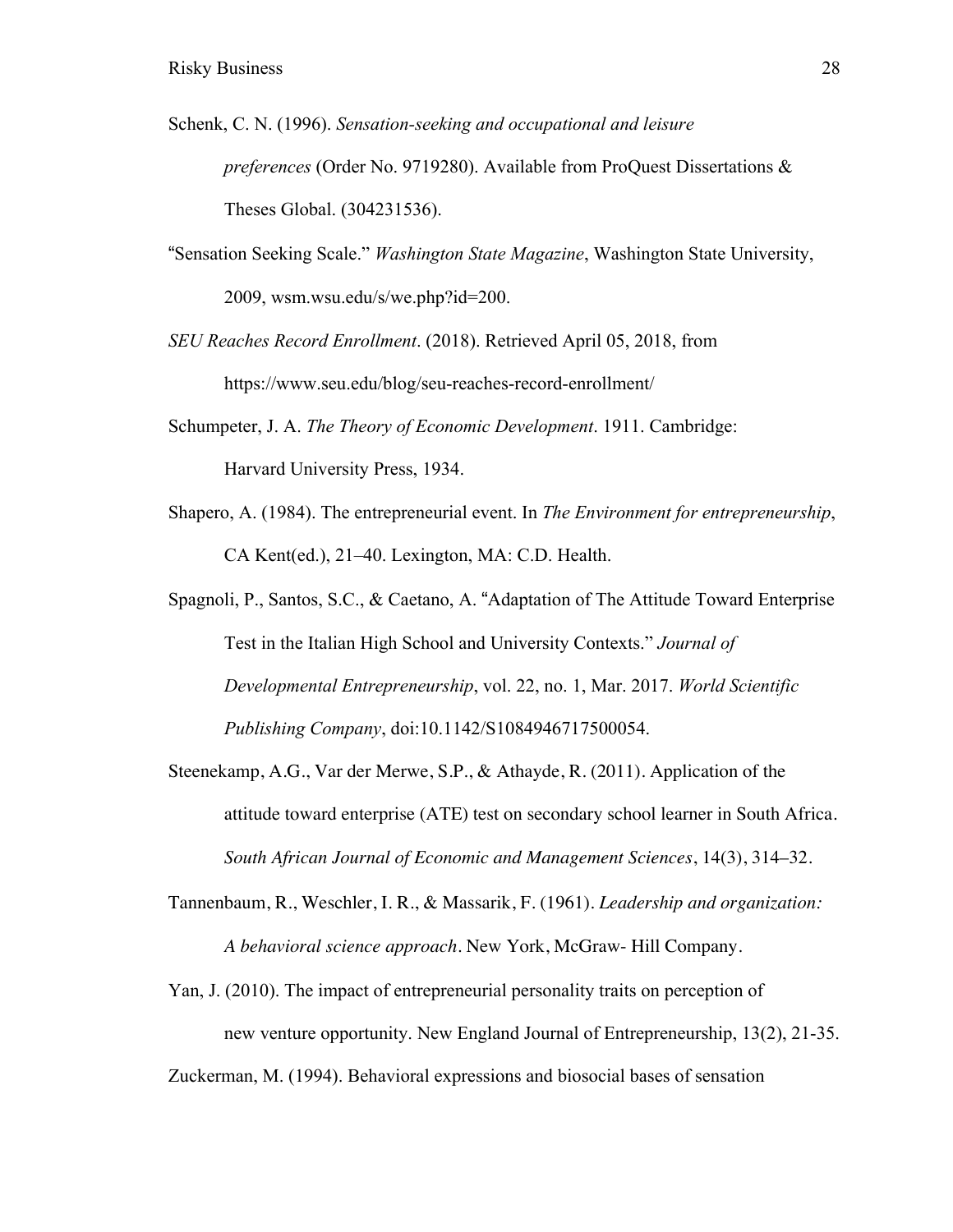seeking. New York: Cambridge University Press.

- Zuckerman, M. (1971). Dimensions of Sensation Seeking. *Journal of Consulting and Clinical Psychology,36*(1), 45-52.
- Zuckerman, M., Kuhlman, D. M., Joireman, J., Teta, P., & Kraft, M. (1993). A Comparison of Three Structural Models for Personality: The Big Three, the Big Five, and the Alternative Five. *Journal of Personality and Social Psychology,65*(4), 757-768.
- Zuckerman, M., Eysenck, S., & Eysenck, H. J. (1978). Sensation Seeking in England and America: Cross-cultural, Age, and Sex Comparisons. *Journal of Consulting and Clinical Psychology, 46*(1), 139-149.
- Zuckerman, M. (1979). Sensation seeking: Beyond the optimal level of arousal. Hillsdale, NJ: Erlbaum.
- Zuckerman, M. (2004). *Behavioral expressions and biosocial bases of sensation seeking*. Cambridge: Cambridge Univ. Press.
- Zuckerman, M. (2007). Sensation seeking and risky behavior. Washington, DC: American Psychological Association.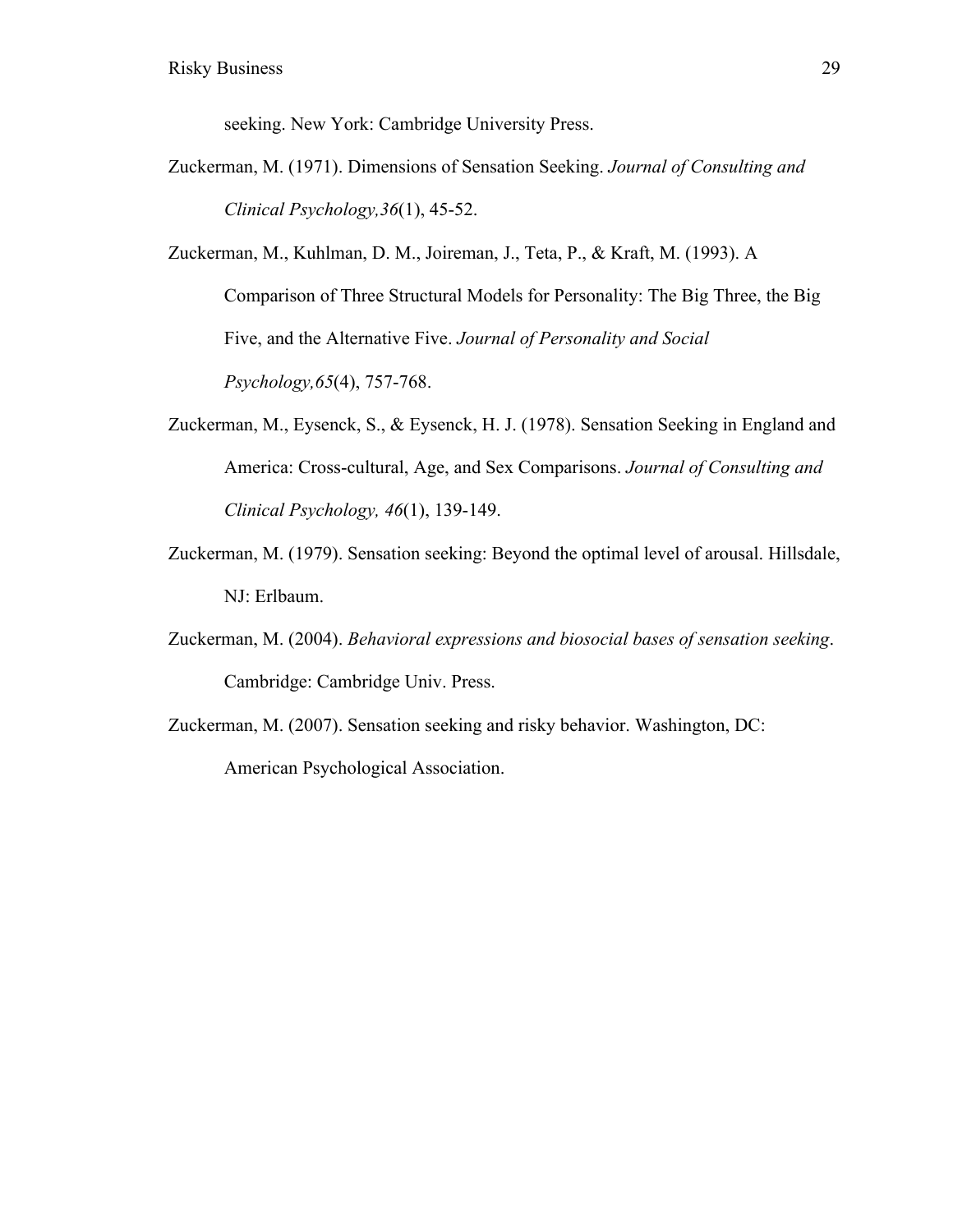# APPENDIX A

# **Institutional Review Board Approval**

| <b>Southeastern University</b>                                                                                                                                                                                                                                                                                                                                             |                                    |            | Protocol #:   |  |
|----------------------------------------------------------------------------------------------------------------------------------------------------------------------------------------------------------------------------------------------------------------------------------------------------------------------------------------------------------------------------|------------------------------------|------------|---------------|--|
| <b>IRB Reviewer's Review Sheet</b>                                                                                                                                                                                                                                                                                                                                         | Exempt: Yes $\square$ No $\square$ |            |               |  |
|                                                                                                                                                                                                                                                                                                                                                                            |                                    |            | Today's Date: |  |
| Co-Investigators: Note that the contract of the contract of the contract of the contract of the contract of the contract of the contract of the contract of the contract of the contract of the contract of the contract of th                                                                                                                                             |                                    |            |               |  |
| Project Title: the contract of the contract of the contract of the contract of the contract of the contract of the contract of the contract of the contract of the contract of the contract of the contract of the contract of                                                                                                                                             |                                    |            |               |  |
| 1. Does the research place subjects at more than minimal risk?<br>Minimal risk is defined as the probability and magnitude of harm or discomfort is no greater than that ordinarily<br>encountered in daily life or during routine physical or psychological examination or tests)                                                                                         |                                    | Yes $\Box$ | No $\square$  |  |
|                                                                                                                                                                                                                                                                                                                                                                            |                                    |            |               |  |
| 2. If more than minimal risk, does the merit of the project outweigh the risks and are the benefits<br>maximized and risks minimized?                                                                                                                                                                                                                                      | $N/A$ $\square$                    | Yes $\Box$ | No $\square$  |  |
| Notes: <u>the contract of the contract of the contract of the contract of the contract of the contract of the contract of the contract of the contract of the contract of the contract of the contract of the contract of the co</u>                                                                                                                                       |                                    |            |               |  |
| 3. Are there any ethical issues regarding the study's design and conduct? $Yes \Box$                                                                                                                                                                                                                                                                                       |                                    |            | No $\square$  |  |
| Ethical issues may include but are not limited to the Belmont Report principles: respect for persons (voluntary,<br>fully informed consent); beneficence (obligation to protect subjects from harm and secure their well-being);<br>and, justice (benefits and burdens of research are fairly distributed)                                                                 |                                    |            |               |  |
| Notes:                                                                                                                                                                                                                                                                                                                                                                     |                                    |            |               |  |
| 4. Is subject selection equitable?                                                                                                                                                                                                                                                                                                                                         |                                    | Yes $\Box$ | No $\square$  |  |
| If special populations are included the IRB should ensure that subjects can understand the research, give full<br>consent, and voluntarily agree to participate, and they should consider any other possible special problems.<br>Are vulnerable or special populations included in the research?<br>$\Box$ Pregnant women                                                 |                                    |            |               |  |
| $\Box$ Fetus/fetal tissue<br>$\Box$ Prisoners<br>$\Box$ Minors Under Age 18<br>$\Box$ Elderly subjects<br>$\Box$ Minority groups and non-English speakers<br>$\Box$ Patients<br>$\Box$ Mentally/Emotionally/Developmentally Disabled persons<br>$\Box$ Behavioral Abnormalities, psychological or disease condition<br>$\Box$ None of the above, Normal Healthy Volunteers |                                    |            |               |  |
| Notes:                                                                                                                                                                                                                                                                                                                                                                     |                                    |            |               |  |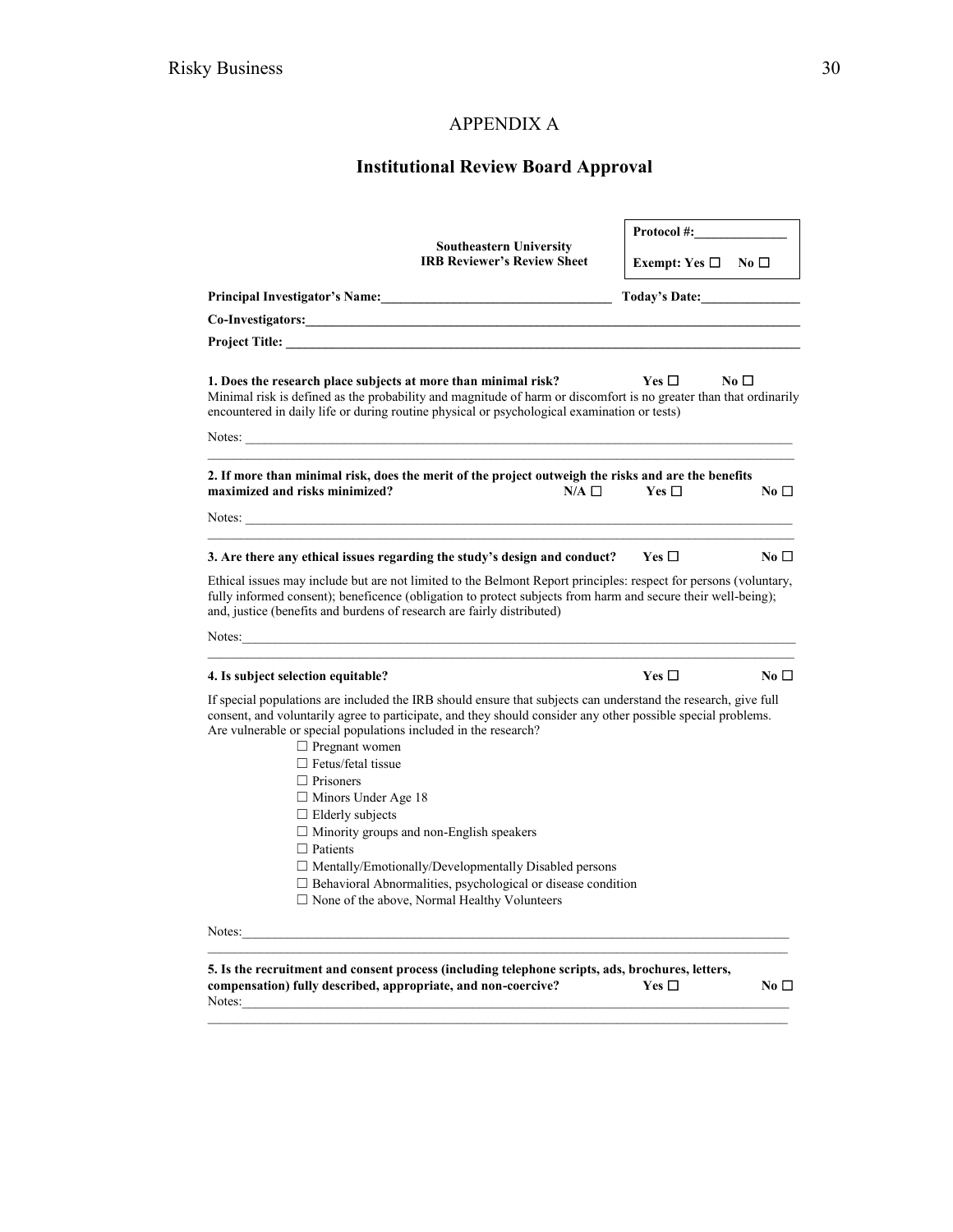| 6. Are risks (physical, emotional, financial, legal) to subjects minimized?<br>Notes:                                                                                                                                                                                                                                                                                                                                                                                                                                                                                                                                                                                                                                                                | $Yes \Box$                                                                                                                                                                                                | No <sub>D</sub>                                                                                                                                                                                                                   |
|------------------------------------------------------------------------------------------------------------------------------------------------------------------------------------------------------------------------------------------------------------------------------------------------------------------------------------------------------------------------------------------------------------------------------------------------------------------------------------------------------------------------------------------------------------------------------------------------------------------------------------------------------------------------------------------------------------------------------------------------------|-----------------------------------------------------------------------------------------------------------------------------------------------------------------------------------------------------------|-----------------------------------------------------------------------------------------------------------------------------------------------------------------------------------------------------------------------------------|
| 7. Confidentiality of Data:<br>Are there procedures for protecting privacy and confidentiality?<br>Notes:                                                                                                                                                                                                                                                                                                                                                                                                                                                                                                                                                                                                                                            | $Yes \Box$                                                                                                                                                                                                | No <sub>1</sub>                                                                                                                                                                                                                   |
| 8. Is Informed Consent Included in the Application?                                                                                                                                                                                                                                                                                                                                                                                                                                                                                                                                                                                                                                                                                                  | $Yes \blacksquare$                                                                                                                                                                                        | No <sub>D</sub>                                                                                                                                                                                                                   |
| <b>Stipulate Missing Elements:</b>                                                                                                                                                                                                                                                                                                                                                                                                                                                                                                                                                                                                                                                                                                                   |                                                                                                                                                                                                           |                                                                                                                                                                                                                                   |
| Is affiliation with SEU clearly noted?<br>$N/A$ $\square$<br>Is the Faculty PI identified?<br>Is the study faculty sponsor identified (if appropriate)?<br>Does the consent state the study purpose accurately?<br>Is it clear what the subject(s) will be asked to do?<br>Are risks or discomforts clearly and fully stated?<br>Are benefits clearly and fully stated?<br>$N/A$ $\square$<br>Are alternatives listed (if appropriate)?<br>Are confidentiality or anonymity issues addressed?<br>Is the PI's contact information included?<br>Is the IRB's contact information included?<br>Is it stated that the subject can withdraw at anytime?<br>Is the consent understandable at an 8 <sup>th</sup> grade reading level?<br><b>Assent Form</b> | $Yes \Box$<br>$Yes \Box$<br>$Yes \Box$<br>$Yes \Box$<br>$Yes \Box$<br>$Yes \Box$<br>$Yes \Box$<br>$Yes \Box$<br>$Yes \Box$<br>$Yes \Box$<br>$Yes \Box$<br>$Yes \Box$<br>$Yes \Box$<br>Not Required $\Box$ | No <sub>D</sub><br>No <sub>1</sub><br>No $\square$<br>No <sub>1</sub><br>No <sub>1</sub><br>No $\square$<br>No <sub>D</sub><br>No <sub>1</sub><br>No $\square$<br>No <sub>D</sub><br>No $\square$<br>No $\square$<br>No $\square$ |
| Is one needed (can the child really refuse to participate)?<br>Is it one page or less?<br>Is the language simple and sentences short?<br>Notes:                                                                                                                                                                                                                                                                                                                                                                                                                                                                                                                                                                                                      | $Yes \Box$<br>$Yes \Box$<br>$Yes \Box$                                                                                                                                                                    | No $\square$<br>No $\square$<br>No <sub>D</sub>                                                                                                                                                                                   |

Additional Comments/Requirements by IRB:<br>This protocol is exempt per TItle 45 Code of Federal Regulations 46.101 (b)(2) since it is an online survey and does not pose risks to subject' financial standing, employability, or reputation and does not place them at risk of criminal or civil liability.

#### **RECOMMENDATION:**

 $\blacksquare$  Approved as submitted

 $\Box$  <br> Approved with stipulations as noted

 $\square$  Approval Deferred; add'l information required (additional IRB review required) □ Not Approved

Signature: IRB-AF

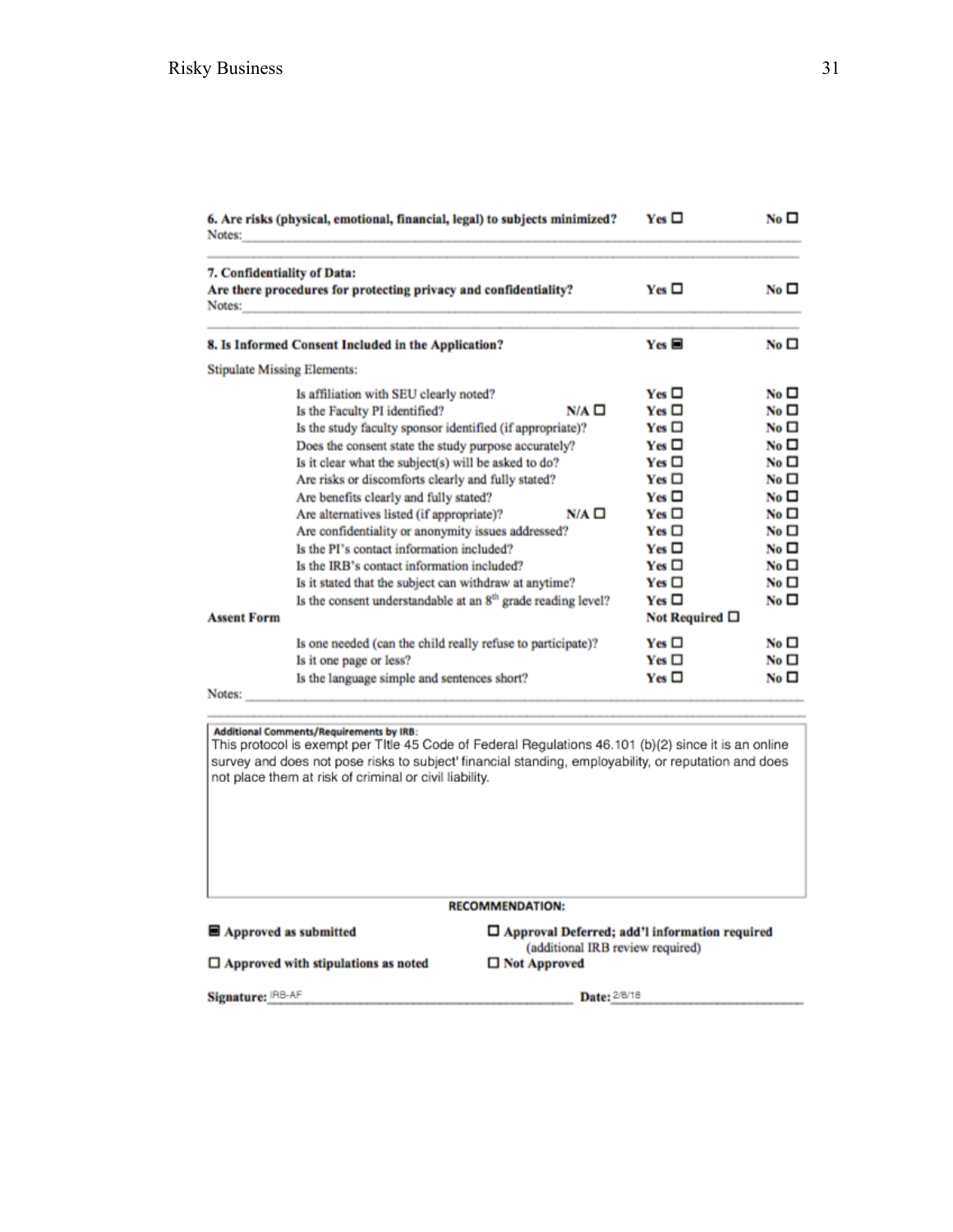#### APPENDIX B

#### **Survey Recruitment Email**

Hello!

My name is Matthew Buck, and I am a student at Southeastern University. I am conducting a research study examining the relationship between college students with entrepreneurial tendencies and those who take risks in their extracurricular activities or hobbies. You are invited to participate in the study. If you agree to participate, you will be asked to complete a short survey. The survey is 43 questions long and anticipated to take no more than 10 minutes to complete. **Participation in this survey will enter you for a chance to win one of two \$25 gift cards. Once your completed survey is submitted, your name will be entered into a raffle for a gift card!**

Participation in this study is voluntary. Your identity as a participant will remain anonymous during and after the study. All information provided will remain unidentifiable and completely confidential. Your name and information will not be used or tied to this survey and research. As a participant, you have every right to withdraw from the study at any time with no consequences or penalty. There are no promised benefits from completing this survey and the risk of completion is minimal.

If you have questions, feel free to contact me at  $\mathbb{R}^n$  from  $\mathbb{R}^n$  or at 678-678.

Thank you for your interest,

Matthew Buck

Southeastern University

Honors Student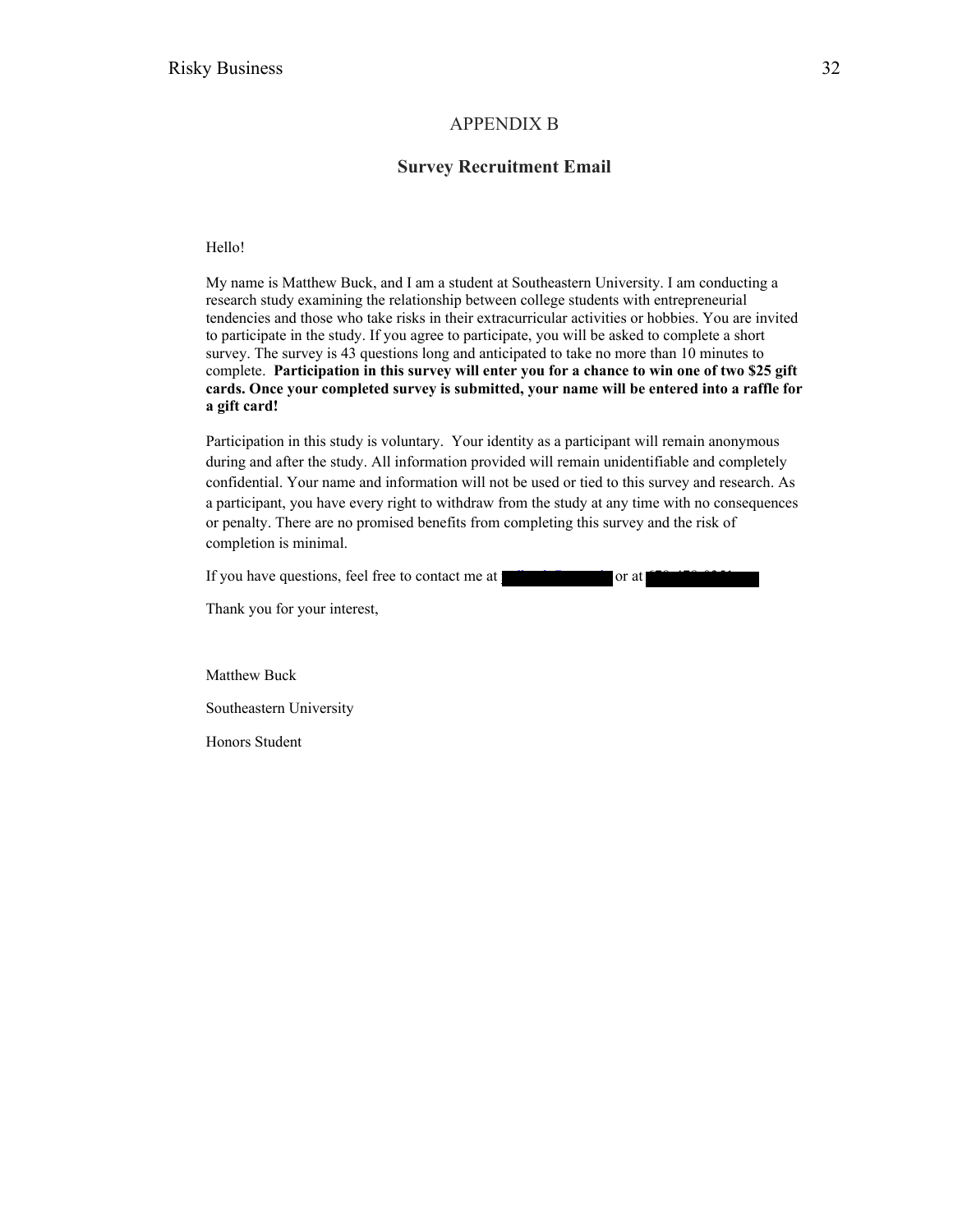#### APPENDIX C

#### **Survey**

## **Entrepreneurial Risk in Relation to the Sensation Seeking Tendencies of Business Owners Survey**

The following survey is composed of 43 questions broken into the following three categories: the ATE (Attitudes Towards Enterprise), the SSS (Sensation Seeking Scale), and general demographic questions. Please read the instructions carefully for each of the three sections before answering the questions. All your answers will be confidential and will not be identifiable to you. At any time during the test, you may stop and your answers will not be counted with no consequence to you.

## **ATE**

| 1. I enjoy talking the class around my point of view.                    |                                                                            |  |  |  |  |  |                     |                       |  |
|--------------------------------------------------------------------------|----------------------------------------------------------------------------|--|--|--|--|--|---------------------|-----------------------|--|
|                                                                          | (Disagree) 1 2 3 4 5 6                                                     |  |  |  |  |  |                     | 7 (Agree)             |  |
| 2. I usually take the initiative on any project I'm involved in.         |                                                                            |  |  |  |  |  |                     |                       |  |
|                                                                          | (Disagree) 1 2 3 4 5 6                                                     |  |  |  |  |  |                     | 7 (Agree)             |  |
| 3. I think I can easily carry my classmates with me when I have an idea. |                                                                            |  |  |  |  |  |                     |                       |  |
|                                                                          | (Disagree) 1 2 3 4 5 6                                                     |  |  |  |  |  |                     | 7 (Agree)             |  |
|                                                                          | 4. I enjoy taking responsibility for things in the classroom.              |  |  |  |  |  |                     |                       |  |
|                                                                          | (Disagree) 1 2 3 4 5 6                                                     |  |  |  |  |  |                     | 7(A <sub>g</sub> ree) |  |
|                                                                          | 5. I like taking the lead in projects at school.                           |  |  |  |  |  |                     |                       |  |
|                                                                          | (Disagree) 1 2 3 4 5 6 7 (Agree)                                           |  |  |  |  |  |                     |                       |  |
| 6. When we do a school project I'm right there at the center of things.  |                                                                            |  |  |  |  |  |                     |                       |  |
|                                                                          | (Disagree) 1 2 3 4 5 6 7 (Agree)                                           |  |  |  |  |  |                     |                       |  |
| 7. I believe that a good imagination helps you do well at school.        |                                                                            |  |  |  |  |  |                     |                       |  |
|                                                                          | (Disagree) 1 2 3 4 5 6                                                     |  |  |  |  |  |                     | 7 (Agree)             |  |
|                                                                          | 8. I enjoy lessons where the teacher tries out different ways of teaching. |  |  |  |  |  |                     |                       |  |
|                                                                          | (Disagree) $1 \t 2 \t 3$                                                   |  |  |  |  |  | $4 \quad 5 \quad 6$ | 7(A <sub>gre</sub> )  |  |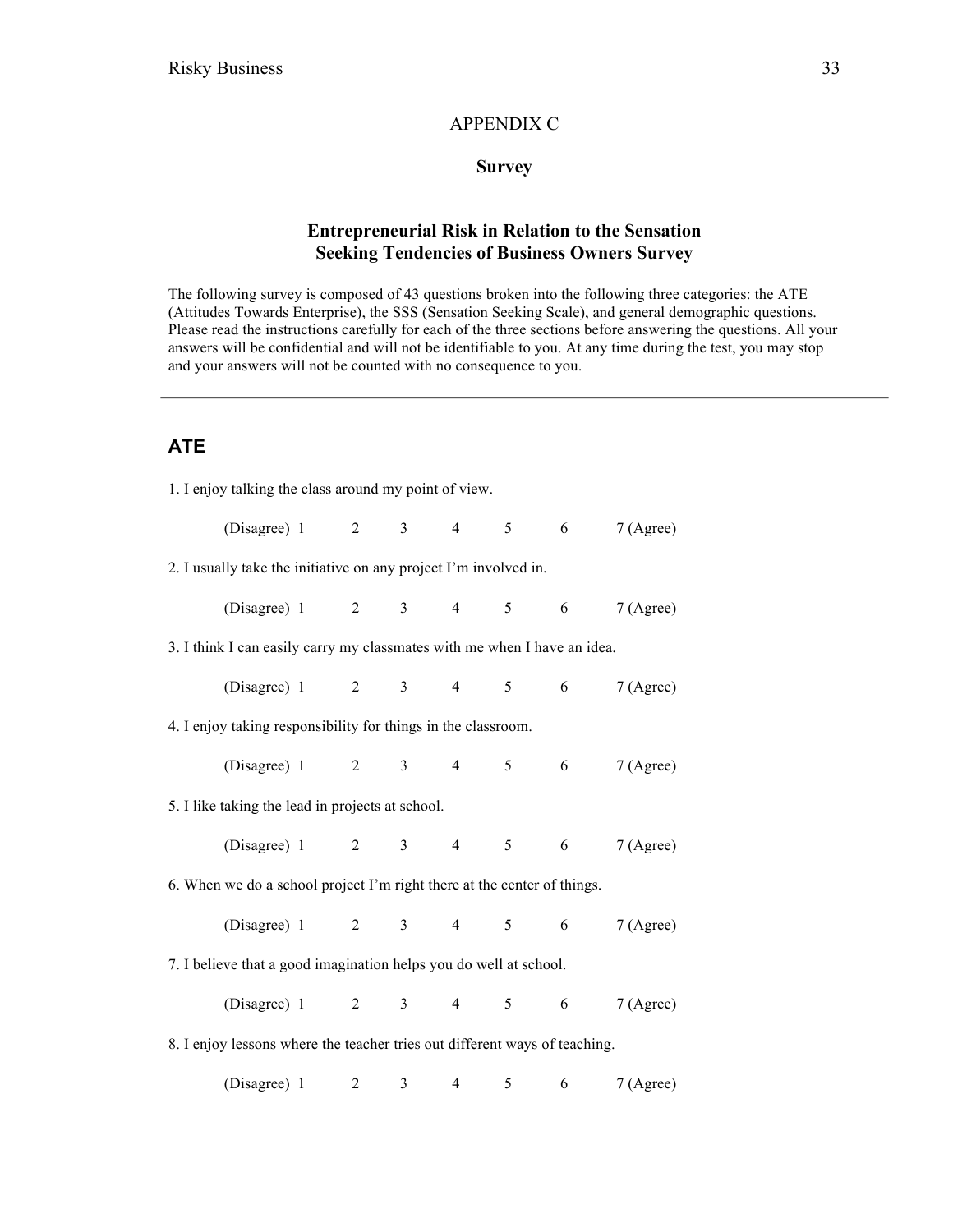| 9. Being creative is an advantage in lessons.                                   |                                                                                |  |                  |                |                |   |   |                                                                                                       |  |  |
|---------------------------------------------------------------------------------|--------------------------------------------------------------------------------|--|------------------|----------------|----------------|---|---|-------------------------------------------------------------------------------------------------------|--|--|
|                                                                                 | (Disagree) 1                                                                   |  | $\overline{2}$   | $\overline{3}$ | $\overline{4}$ | 5 | 6 | 7 (Agree)                                                                                             |  |  |
| 10. I like lessons that really stretch my imagination.                          |                                                                                |  |                  |                |                |   |   |                                                                                                       |  |  |
|                                                                                 | (Disagree) 1                                                                   |  | $\overline{2}$   | $\overline{3}$ | $\overline{4}$ | 5 | 6 | 7 (Agree)                                                                                             |  |  |
| 11. I have a lot more energy than most people at school.                        |                                                                                |  |                  |                |                |   |   |                                                                                                       |  |  |
|                                                                                 | (Disagree) 1                                                                   |  | $\overline{2}$   | $\overline{3}$ | $\overline{4}$ | 5 | 6 | 7 (Agree)                                                                                             |  |  |
| 12. I like to get things off the ground when we're doing a project.             |                                                                                |  |                  |                |                |   |   |                                                                                                       |  |  |
|                                                                                 | (Disagree) 1                                                                   |  | $\overline{2}$   | $\overline{3}$ | $\overline{4}$ | 5 | 6 | 7 (Agree)                                                                                             |  |  |
|                                                                                 | 13. I'm usually the driving force among my friends.                            |  |                  |                |                |   |   |                                                                                                       |  |  |
|                                                                                 | (Disagree) 1                                                                   |  | $\overline{2}$   | $\mathfrak{Z}$ | $\overline{4}$ | 5 | 6 | 7 (Agree)                                                                                             |  |  |
|                                                                                 | 14. I like to have a roll at the margins of a profit.                          |  |                  |                |                |   |   |                                                                                                       |  |  |
|                                                                                 | (Disagree) 1                                                                   |  | $\boldsymbol{2}$ | $\overline{3}$ | $\overline{4}$ | 5 | 6 | 7 (Agree)                                                                                             |  |  |
|                                                                                 |                                                                                |  |                  |                |                |   |   | 15. I like to get on with things in class rather than be taken through step-by-step by the professor. |  |  |
|                                                                                 | (Disagree) 1                                                                   |  | $\overline{2}$   | $\overline{3}$ | $\overline{4}$ | 5 | 6 | 7 (Agree)                                                                                             |  |  |
|                                                                                 | 16. I usually get on with things in class rather than wait for everybody else. |  |                  |                |                |   |   |                                                                                                       |  |  |
|                                                                                 | (Disagree) 1                                                                   |  | $\overline{2}$   | $\overline{3}$ | $\overline{4}$ | 5 | 6 | 7 (Agree)                                                                                             |  |  |
| 17. I do not like lessons where we are left on our own to get on with our work. |                                                                                |  |                  |                |                |   |   |                                                                                                       |  |  |
|                                                                                 | (Disagree) 1                                                                   |  | $\overline{2}$   | $\overline{3}$ | $\overline{4}$ | 5 | 6 | 7 (Agree)                                                                                             |  |  |
|                                                                                 |                                                                                |  |                  |                |                |   |   | 18. I prefer to figure things out on my own rather than rely on the teacher to explain everything.    |  |  |
|                                                                                 | (Disagree) 1                                                                   |  | $\boldsymbol{2}$ | 3              | $\overline{4}$ | 5 | 6 | 7 (Agree)                                                                                             |  |  |
|                                                                                 |                                                                                |  |                  |                |                |   |   |                                                                                                       |  |  |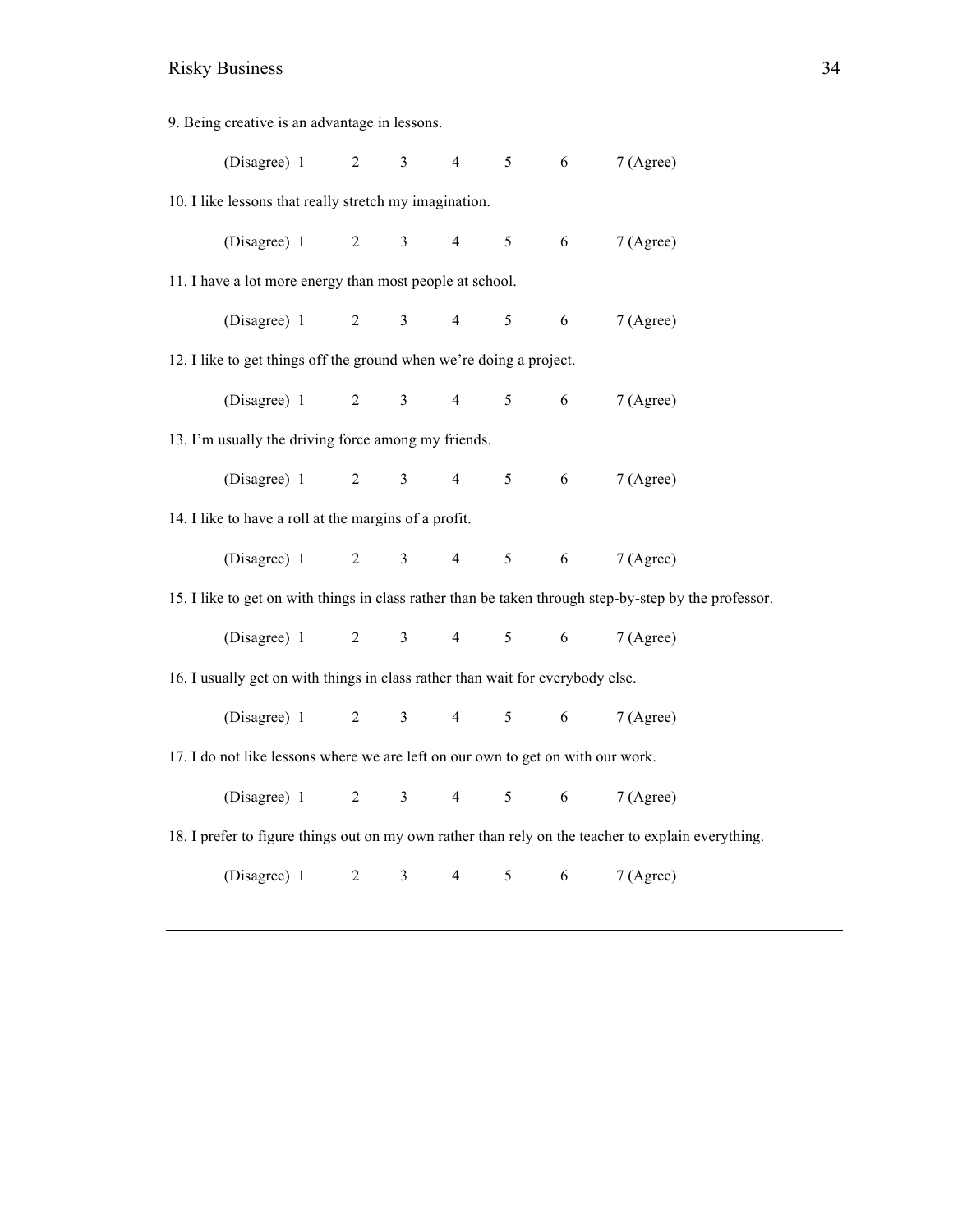# **SSS Test**

*Below is the SSS test used to determine your risk-taking tendencies. Please answer each question honestly by choosing the statement which you find most closely represents yourself. Read the statement and select the one statement which you believe most closely represents yourself.* 

- 1. A. There are some movies I enjoy seeing a second or even a third time B. I can't stand watching a movie that I've seen before
- 2. A. I often wish I could be a mountain climber B. I can't understand people who risk their necks climbing mountains
- 3. A. I get bored seeing the same old faces B. I like to comfortable familiarity of everyday friends
- 4. A. I dislike people who do or say things just to shock or upset others B. When you can predict almost everything a person will do and say he or she must be a bore
- 5. A. I usually don't enjoy a movie or play where I can predict what will happen in advance
	- B. I don't mind watching a movie or a play where I can predict what will happen in advance
- 6. A. A sensible person avoids activities that are dangerous B. I sometimes like to do things that are a little frightening
- 7. A. I enjoy looking at home movies or travel slides B. Looking at someone's home movies or travel slides bores me tremendously
- 8. A. I would like to take up the sport of water skiing B. I would not like to take up water skiing
- 9. A. I would like to try surf boarding B. I would not like to try surf boarding
- 10. A. I would not like to learn to fly an airplane B. I would like to learn to fly an airplane
- 11. A. I prefer the surface of the water to the depths B. I would like to go scuba diving
- 12. A. I would like to try parachute jumping B. I would never want to try jumping out of a plane with or without a parachute
- 13. A. I prefer friends who are excitedly unpredictable B. I prefer friends who are reliable and predictable
- 14. A. I enjoy spending time in the familiar surroundings of home B. I get very restless if I have to stay around home for any length of time
- 15. A. I like to dive off the high board B. I don't like the feeling I get standing on the high board (or I don't go near it at all)